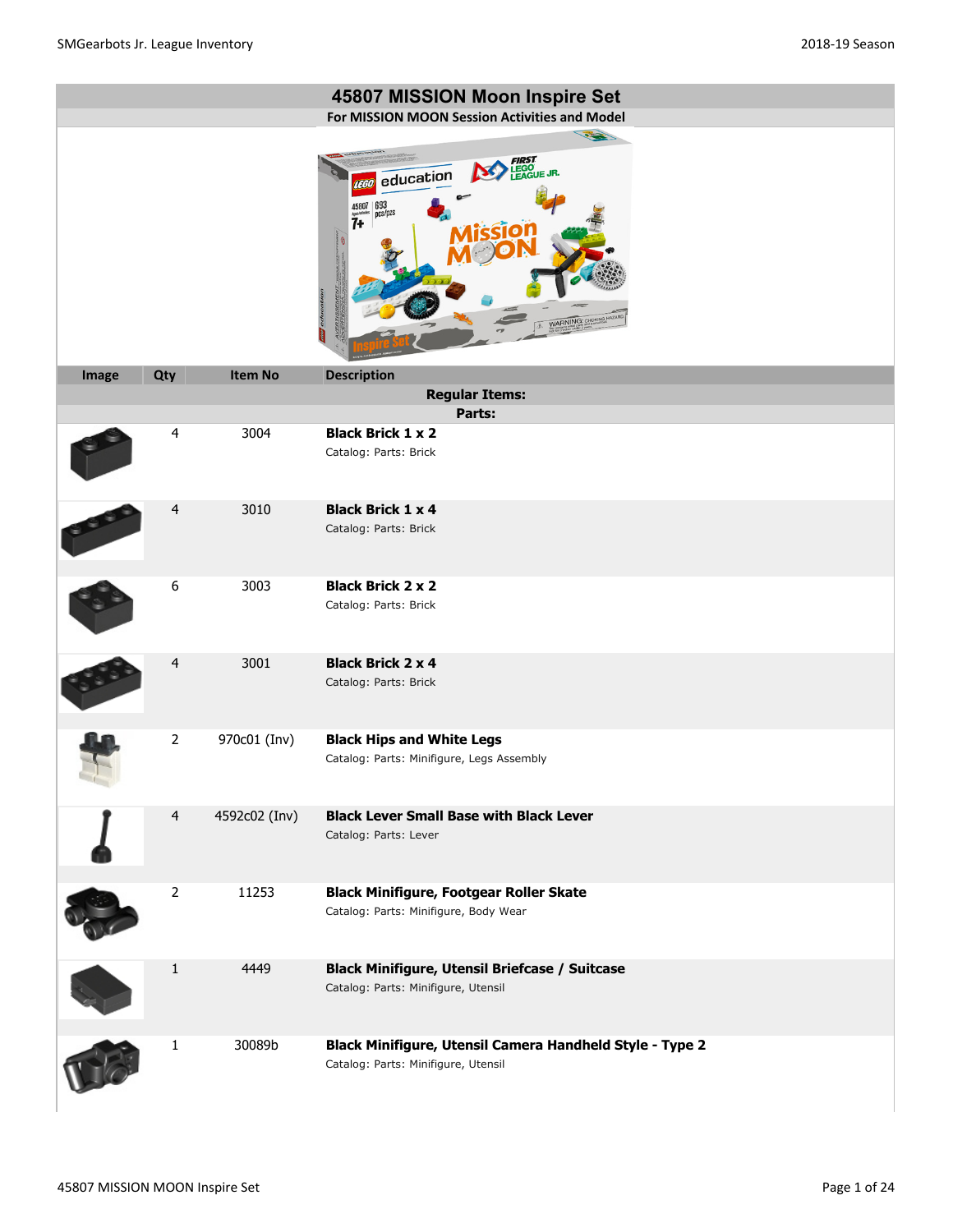|       |     |                | 45807 MISSION Moon Inspire Set<br>For MISSION MOON Session Activities and Model                                                                 |
|-------|-----|----------------|-------------------------------------------------------------------------------------------------------------------------------------------------|
|       |     |                | 22<br>GO<br>AGUE JR.<br>education<br><b>TEGO</b><br>693<br>45807<br>pcs/pzs<br>$7+$<br>WARNING: CHOKING                                         |
| Image | Qty | <b>Item No</b> | <b>Description</b>                                                                                                                              |
|       | 1   | 4349           | Black Minifigure, Utensil Loudhailer / Megaphone / SW Blaster<br>Catalog: Parts: Minifigure, Utensil                                            |
|       | 1   | 10830c01       | Black Minifigure, Utensil Magnifying Glass Thick Frame and Solid Handle with Trans-<br><b>Clear Lens</b><br>Catalog: Parts: Minifigure, Utensil |
|       | 1   | 19220          | <b>Black Minifigure, Utensil Radio with Detailed Grille</b><br>Catalog: Parts: Minifigure, Utensil                                              |
|       | 1   | 4529           | <b>Black Minifigure, Utensil Saucepan</b><br>Catalog: Parts: Minifigure, Utensil                                                                |
|       | 1   | 3837           | <b>Black Minifigure, Utensil Shovel (Round Stem End)</b><br>Catalog: Parts: Minifigure, Utensil                                                 |
|       | 1   | 4522           | Black Minifigure, Utensil Tool Mallet / Hammer<br>Catalog: Parts: Minifigure, Utensil                                                           |
|       | 1   | 4006           | Black Minifigure, Utensil Tool Spanner Wrench / Screwdriver<br>Catalog: Parts: Minifigure, Utensil                                              |
|       | 2   | 3832           | <b>Black Plate 2 x 10</b><br>Catalog: Parts: Plate                                                                                              |
|       | 2   | 11833          | Black Plate, Round 4 x 4 with 2 x 2 Hole<br>Catalog: Parts: Plate, Round                                                                        |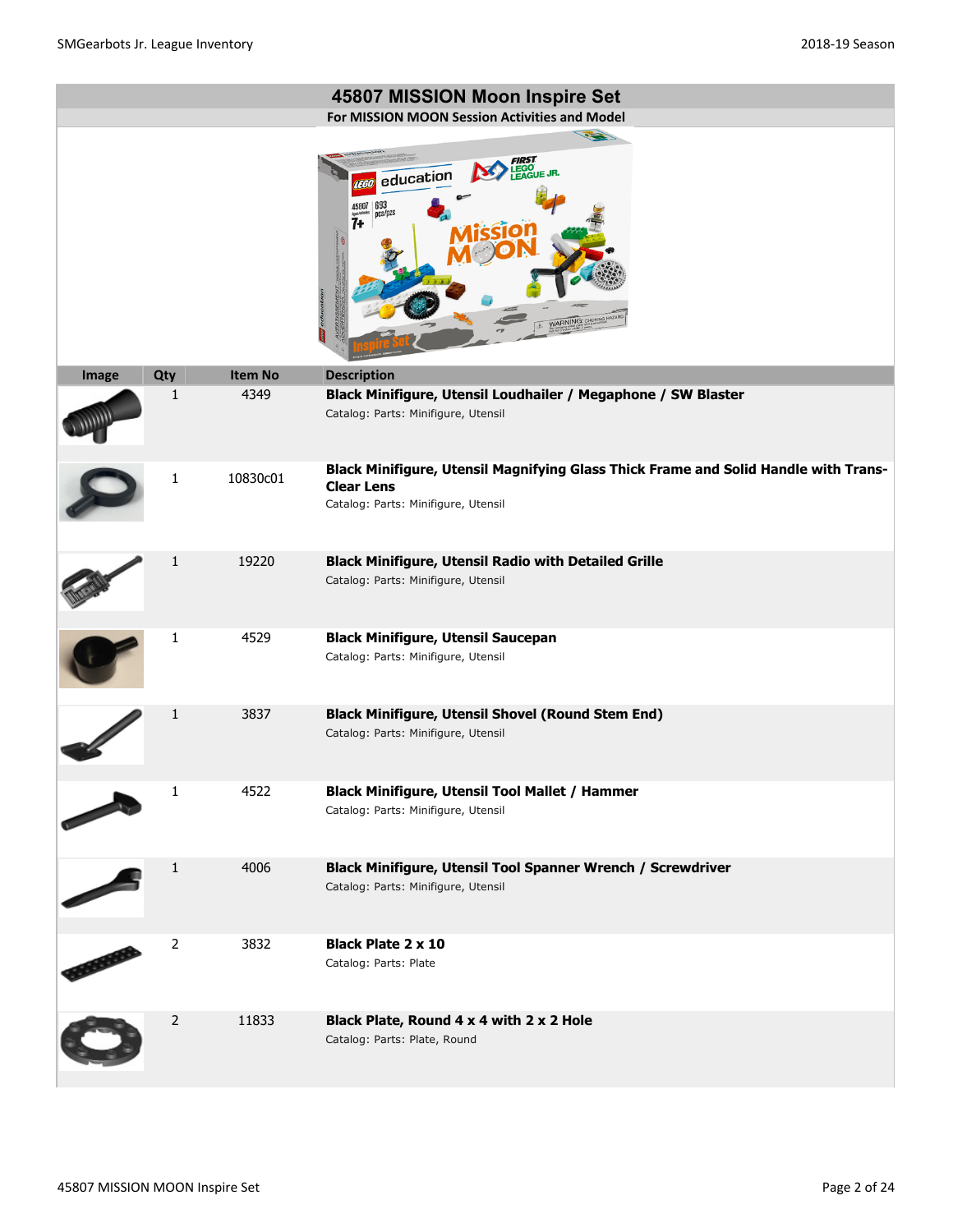|       |                |                | 45807 MISSION Moon Inspire Set<br>For MISSION MOON Session Activities and Model                                     |
|-------|----------------|----------------|---------------------------------------------------------------------------------------------------------------------|
|       |                |                | 12<br>education<br><b>LEGO</b><br>$\left  \frac{693}{\text{pcs/}\text{pzs}} \right $<br>45807<br>7+<br>WARNING: CHI |
| Image | Qty            | <b>Item No</b> | <b>Description</b>                                                                                                  |
|       | 2              | 15790          | <b>Black Propeller 3 Blade 9 Diameter with Center Recessed</b><br>Catalog: Parts: Propeller                         |
|       | $\overline{4}$ | 3684c          | Black Slope 75 2 x 2 x 3 - Solid Studs<br>Catalog: Parts: Slope                                                     |
|       | 1              | 3705           | <b>Black Technic, Axle 4</b><br>Catalog: Parts: Technic, Axle                                                       |
|       | $\overline{2}$ | 32498          | <b>Black Technic, Gear 36 Tooth Double Bevel</b><br>Catalog: Parts: Technic, Gear                                   |
|       | 5              | 2780           | Black Technic, Pin with Friction Ridges Lengthwise WITH Center Slots<br>Catalog: Parts: Technic, Pin                |
|       | $\overline{2}$ | 43719          | <b>Black Wedge, Plate 4 x 4</b><br>Catalog: Parts: Wedge, Plate                                                     |
|       | $\overline{4}$ | 2357           | <b>Blue Brick 2 x 2 Corner</b><br>Catalog: Parts: Brick                                                             |
|       | $\overline{c}$ | 3007           | <b>Blue Brick 2 x 8</b><br>Catalog: Parts: Brick                                                                    |
|       | $\mathbf 2$    | 3941           | Blue Brick, Round 2 x 2 with Axle Hole<br>Catalog: Parts: Brick, Round                                              |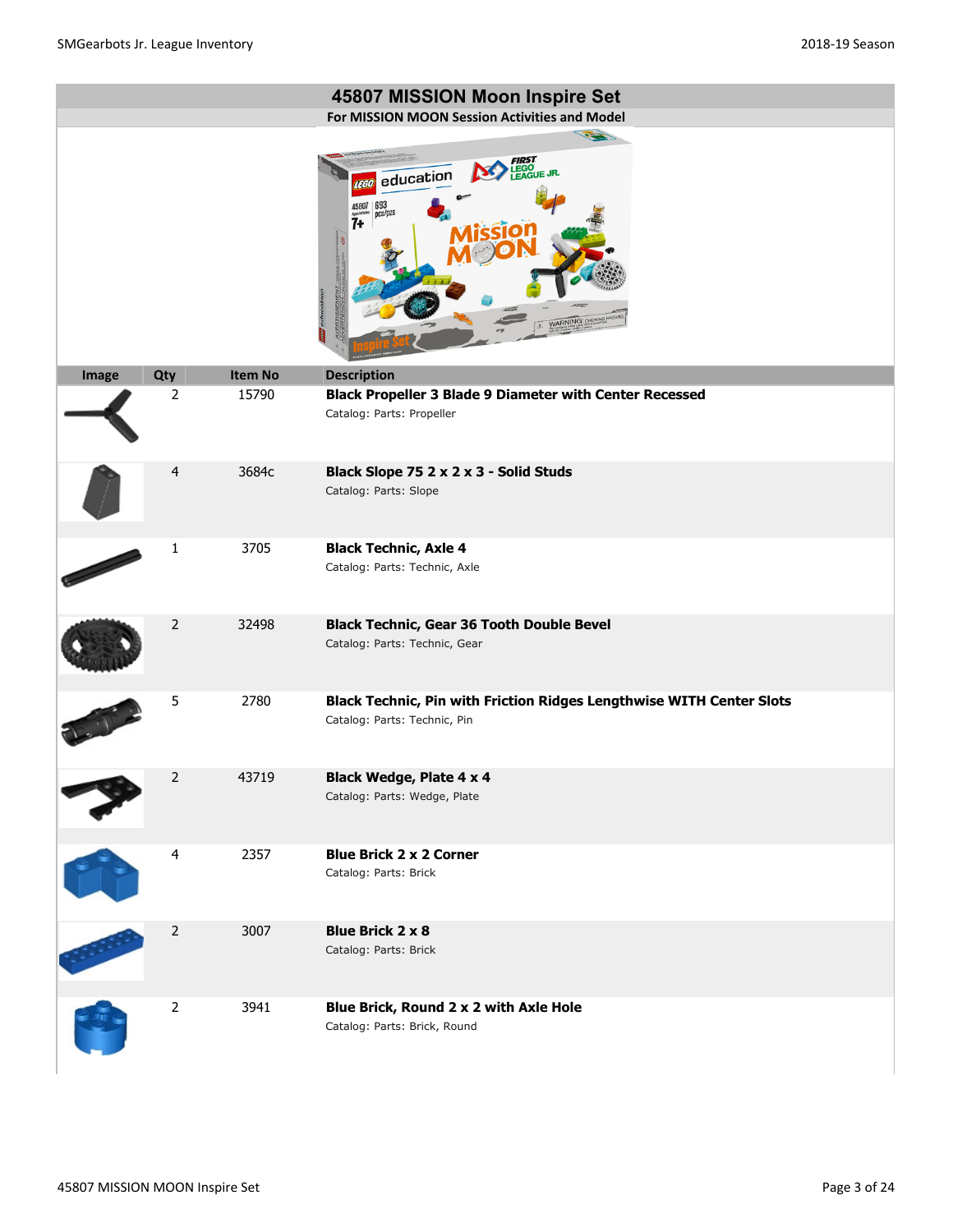|       |                |                | 45807 MISSION Moon Inspire Set<br>For MISSION MOON Session Activities and Model                                     |
|-------|----------------|----------------|---------------------------------------------------------------------------------------------------------------------|
|       |                |                | $\rightarrow$<br><b>LEGO<br/>FAGUE JR.</b><br>education<br><b>EGO</b><br>693<br>ncs/pzs<br>$7+$<br>WARNING: CHOKING |
| Image | Qty            | <b>Item No</b> | <b>Description</b>                                                                                                  |
|       | $\overline{2}$ | 3958           | Blue Plate 6 x 6<br>Catalog: Parts: Plate                                                                           |
|       | $\overline{2}$ | 60474          | Blue Plate, Round 4 x 4 with Hole<br>Catalog: Parts: Plate, Round                                                   |
|       | $\overline{2}$ | 3894           | Blue Technic, Brick 1 x 6 with Holes<br>Catalog: Parts: Technic, Brick                                              |
|       | 4              | 4727           | Bright Green Plant Flower 2 x 2 Leaves - Angular<br>Catalog: Parts: Plant                                           |
|       | 6              | 3009           | <b>Bright Light Orange Brick 1 x 6</b><br>Catalog: Parts: Brick                                                     |
|       | 8              | 24866          | Bright Light Orange Plate, Round 1 x 1 with Flower Edge (5 Petals)<br>Catalog: Parts: Plate, Round                  |
|       | $\, 8$         | 60481          | Bright Light Orange Slope 65 2 x 1 x 2<br>Catalog: Parts: Slope                                                     |
|       | 4              | 2431           | <b>Bright Light Orange Tile 1 x 4</b><br>Catalog: Parts: Tile                                                       |
|       | $\mathbf{1}$   | 87990          | Bright Light Yellow Minifigure, Hair Female Ponytail and Swept Sideways Fringe<br>Catalog: Parts: Minifigure, Hair  |

L.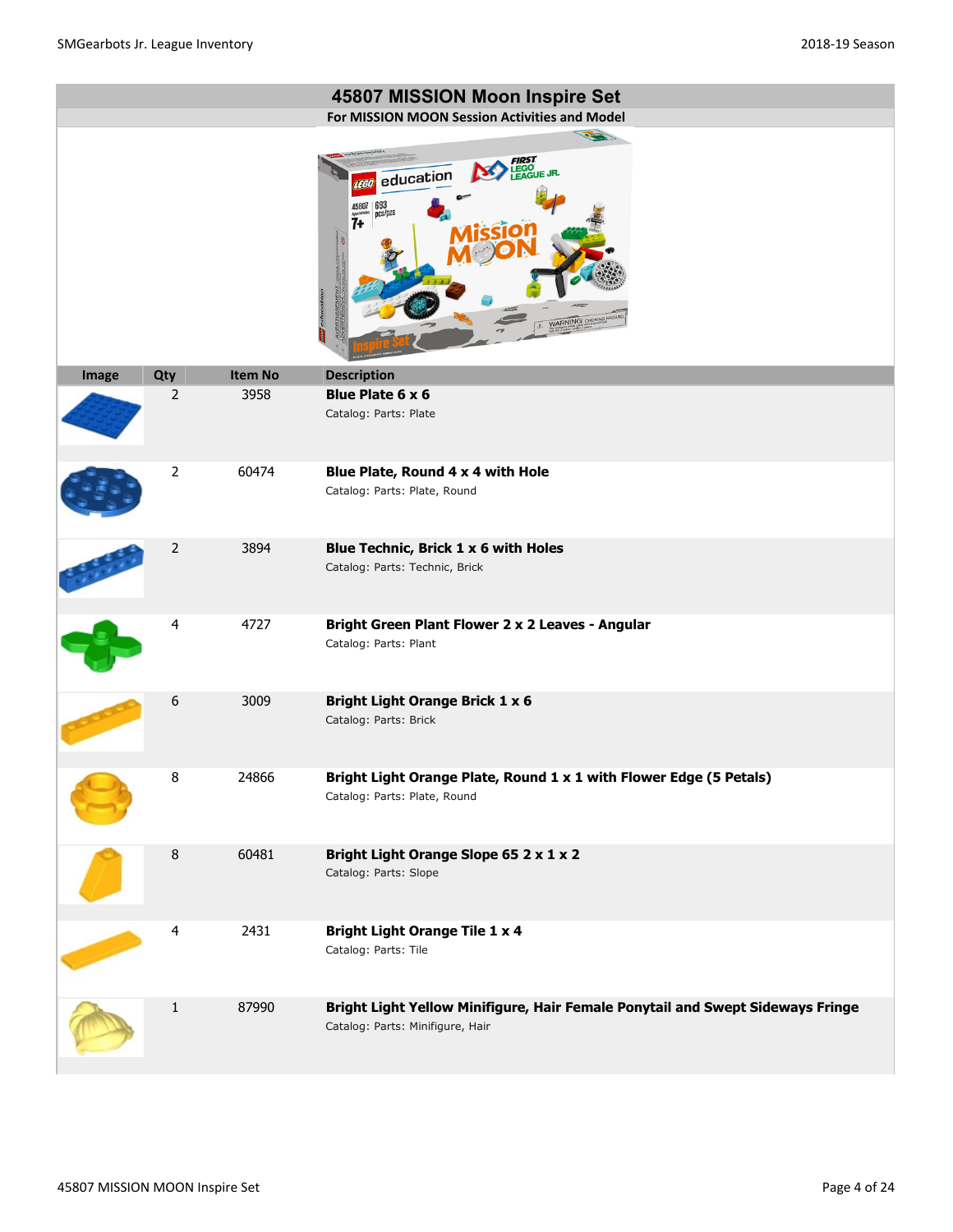|       |                |                | 45807 MISSION Moon Inspire Set<br>For MISSION MOON Session Activities and Model                                 |
|-------|----------------|----------------|-----------------------------------------------------------------------------------------------------------------|
|       |                |                | 1200                                                                                                            |
|       |                |                | LEGO<br>EAGUE JR.<br>education<br><b>EGO</b><br>$693$ pcs/pzs<br>45807<br>$\overline{7}$<br><b>NARNING: CHI</b> |
| Image | Qty            | <b>Item No</b> | <b>Description</b>                                                                                              |
|       | 1              | 44728          | Dark Bluish Gray Bracket 1 x 2 - 2 x 2<br>Catalog: Parts: Bracket                                               |
|       | $\overline{2}$ | 3008           | Dark Bluish Gray Brick 1 x 8<br>Catalog: Parts: Brick                                                           |
|       | 4              | 3001           | Dark Bluish Gray Brick 2 x 4<br>Catalog: Parts: Brick                                                           |
|       | $\overline{2}$ | 98302          | Dark Bluish Gray Engine, Smooth Small, 1 x 2 Side Plate with Axle Holders and Slot<br>Catalog: Parts: Aircraft  |
|       | 1              | 3022           | Dark Bluish Gray Plate 2 x 2<br>Catalog: Parts: Plate                                                           |
|       | $\mathbf 2$    | 3020           | Dark Bluish Gray Plate 2 x 4<br>Catalog: Parts: Plate                                                           |
|       | $\overline{2}$ | 3034           | Dark Bluish Gray Plate 2 x 8<br>Catalog: Parts: Plate                                                           |
|       | 2              | 92593          | Dark Bluish Gray Plate, Modified 1 x 4 with 2 Studs<br>Catalog: Parts: Plate, Modified                          |
|       | $\mathbf{1}$   | 64799          | Dark Bluish Gray Plate, Modified 4 x 4 with 2 x 2 Cutout<br>Catalog: Parts: Plate, Modified                     |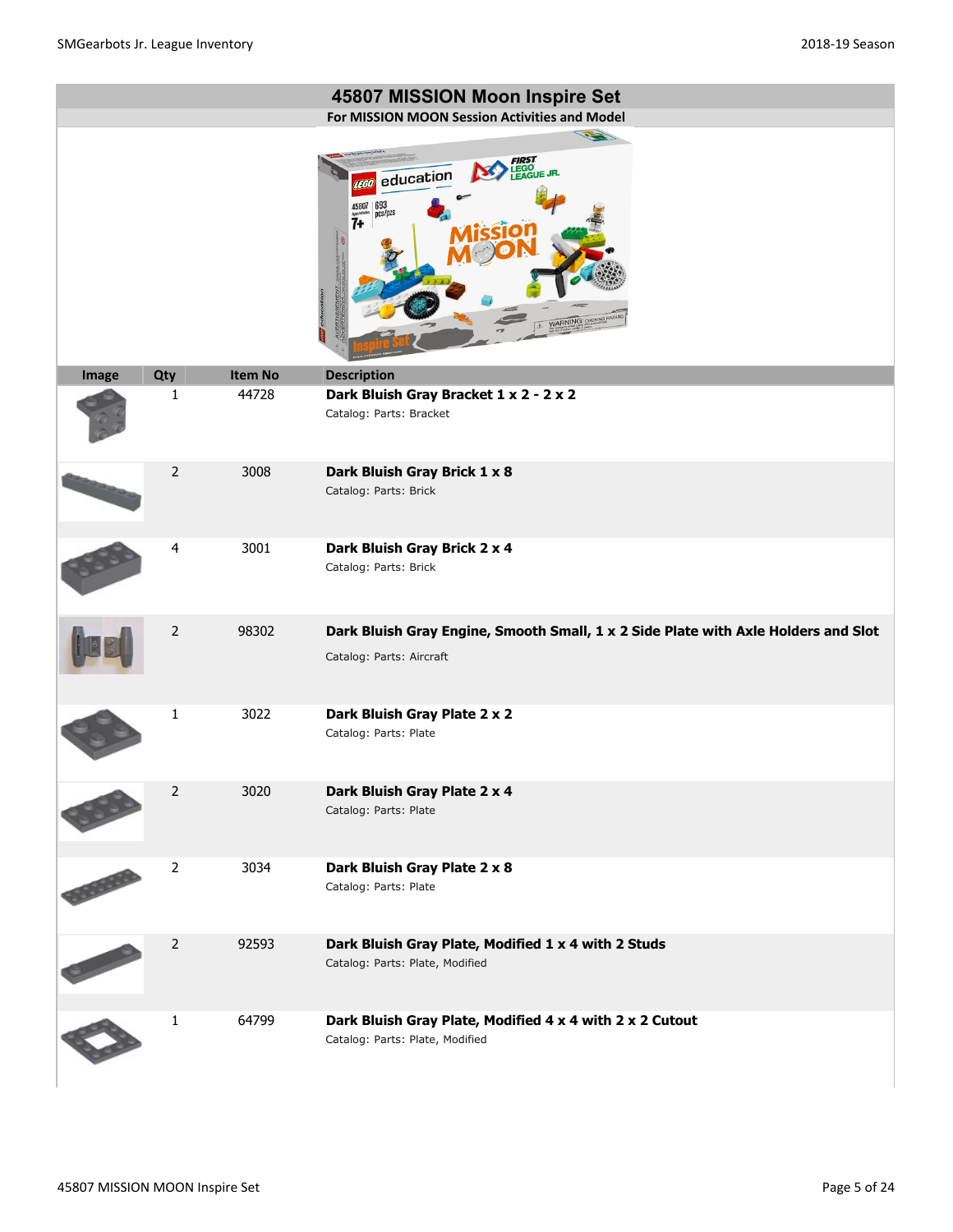|       |                |                | 45807 MISSION Moon Inspire Set<br>For MISSION MOON Session Activities and Model                     |
|-------|----------------|----------------|-----------------------------------------------------------------------------------------------------|
|       |                |                | 22<br>EGO<br>EAGUE JR.<br>education<br>$693$ <sub>pcs</sub> /pzs<br>45807<br>7+                     |
| Image | Qty            | <b>Item No</b> | <b>Description</b>                                                                                  |
|       | 1              | 3039           | Dark Bluish Gray Slope 45 2 x 2<br>Catalog: Parts: Slope                                            |
|       | 1              | 15068          | Dark Bluish Gray Slope, Curved 2 x 2 No Studs<br>Catalog: Parts: Slope, Curved                      |
|       | $\overline{2}$ | 3700           | Dark Bluish Gray Technic, Brick 1 x 2 with Hole<br>Catalog: Parts: Technic, Brick                   |
|       | $\overline{2}$ | 3701           | Dark Bluish Gray Technic, Brick 1 x 4 with Holes<br>Catalog: Parts: Technic, Brick                  |
|       | 1              | 3069b          | Dark Bluish Gray Tile 1 x 2 with Groove<br>Catalog: Parts: Tile                                     |
|       | $\overline{2}$ | 26603          | Dark Bluish Gray Tile 2 x 3<br>Catalog: Parts: Tile                                                 |
|       | 8              | 15535          | Dark Bluish Gray Tile, Round 2 x 2 with Hole<br>Catalog: Parts: Tile, Round                         |
|       | 1              | 88286          | Dark Brown Minifigure, Hair Female Ponytail Long French Braided<br>Catalog: Parts: Minifigure, Hair |
|       | 1              | 62810          | Dark Brown Minifigure, Hair Short Tousled with Side Part<br>Catalog: Parts: Minifigure, Hair        |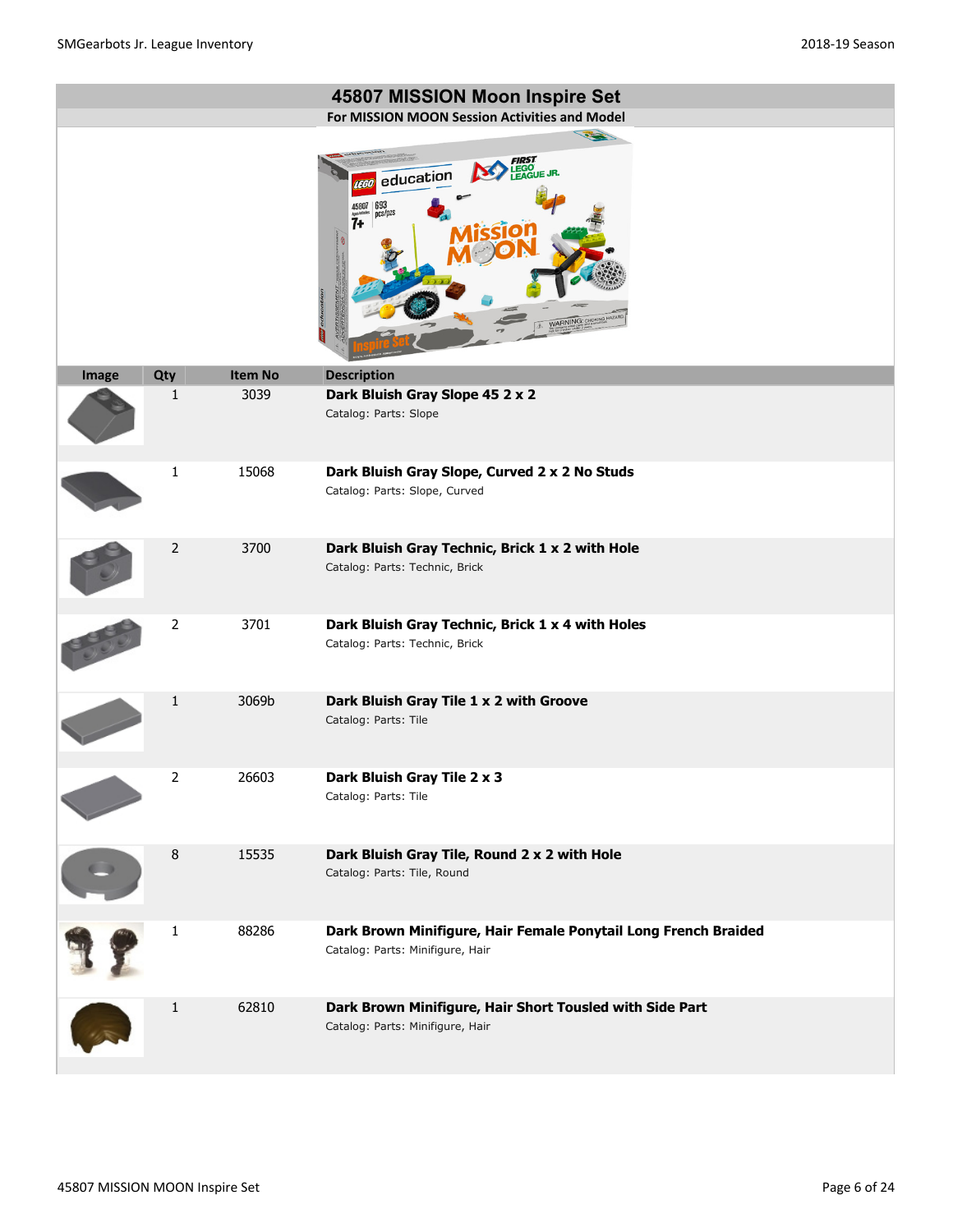|       |                |         | 45807 MISSION Moon Inspire Set<br>For MISSION MOON Session Activities and Model                                                    |
|-------|----------------|---------|------------------------------------------------------------------------------------------------------------------------------------|
|       |                |         | 1800<br>EGO JR.<br>education<br><b>TEGO</b><br>$\left  \frac{693}{\text{pcs}} \right $<br>45807<br>7+<br>education<br>WARNING: CHI |
| Image | Qty            | Item No | <b>Description</b>                                                                                                                 |
|       | $\overline{2}$ | 30093   | <b>Dark Green Plant Sea Grass</b><br>Catalog: Parts: Plant                                                                         |
|       | $\mathbf{1}$   | 88283   | Dark Orange Minifigure, Hair Mid-Length Tousled with Center Part<br>Catalog: Parts: Minifigure, Hair                               |
|       | $\mathbf{1}$   | 62810   | Dark Orange Minifigure, Hair Short Tousled with Side Part<br>Catalog: Parts: Minifigure, Hair                                      |
|       | $\, 8$         | 24866   | Dark Pink Plate, Round 1 x 1 with Flower Edge (5 Petals)<br>Catalog: Parts: Plate, Round                                           |
|       | 4              | 3005    | Dark Purple Brick 1 x 1<br>Catalog: Parts: Brick                                                                                   |
|       | 8              | 3004    | Dark Purple Brick 1 x 2<br>Catalog: Parts: Brick                                                                                   |
|       | 8              | 3010    | Dark Purple Brick 1 x 4<br>Catalog: Parts: Brick                                                                                   |
|       | $\overline{4}$ | 3003    | Dark Purple Brick 2 x 2<br>Catalog: Parts: Brick                                                                                   |
|       | $\bf 8$        | 3001    | Dark Purple Brick 2 x 4<br>Catalog: Parts: Brick                                                                                   |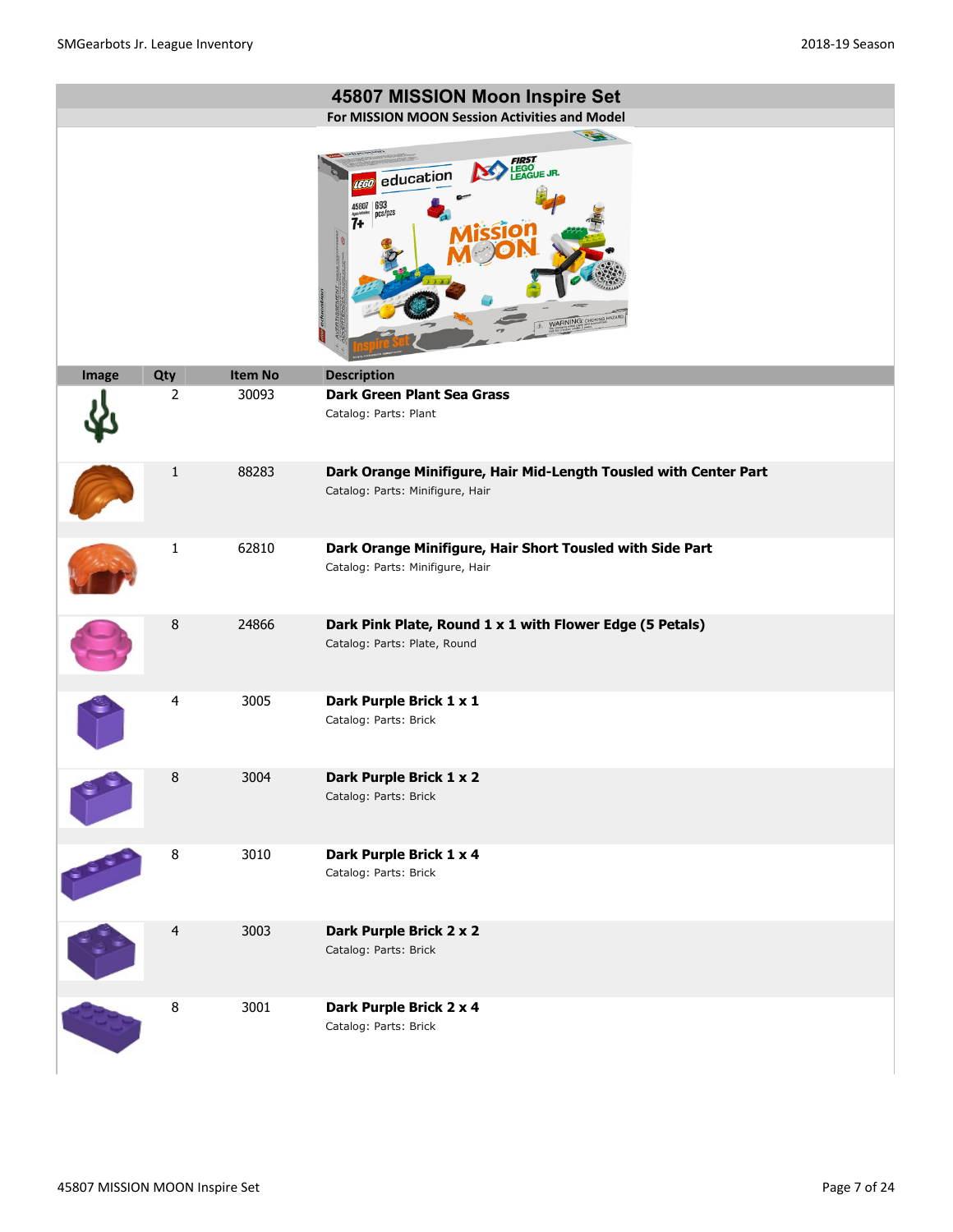|       |                |                | 45807 MISSION Moon Inspire Set<br>For MISSION MOON Session Activities and Model                                                                                                                                                   |
|-------|----------------|----------------|-----------------------------------------------------------------------------------------------------------------------------------------------------------------------------------------------------------------------------------|
|       |                |                | 32<br><b>FIRST</b><br>LEGO<br>LEAGUE JR.<br>education<br><b>LEGO</b><br>$\left  \begin{array}{l} 45807 \\ \frac{408866068}{1} \\ 7 + \end{array} \right  \overset{693}{\text{pcs}}\overset{7}{\text{pc}}$<br>oduc<br>WARNING: CHI |
| Image | Qty            | <b>Item No</b> | <b>Description</b>                                                                                                                                                                                                                |
|       | $\overline{2}$ | 92950          | Dark Purple Brick, Arch 1 x 6 Raised Arch<br>Catalog: Parts: Brick, Arch                                                                                                                                                          |
|       | $\overline{4}$ | 3941           | Dark Purple Brick, Round 2 x 2 with Axle Hole<br>Catalog: Parts: Brick, Round                                                                                                                                                     |
|       | $\overline{4}$ | 3040           | Dark Purple Slope 45 2 x 1<br>Catalog: Parts: Slope                                                                                                                                                                               |
|       | $\overline{4}$ | 3005           | Green Brick 1 x 1<br>Catalog: Parts: Brick                                                                                                                                                                                        |
|       | 8              | 3004           | Green Brick 1 x 2<br>Catalog: Parts: Brick                                                                                                                                                                                        |
|       | 8              | 3010           | Green Brick 1 x 4<br>Catalog: Parts: Brick                                                                                                                                                                                        |
|       | $\overline{4}$ | 3003           | Green Brick 2 x 2<br>Catalog: Parts: Brick                                                                                                                                                                                        |
|       | $\bf 8$        | 3001           | Green Brick 2 x 4<br>Catalog: Parts: Brick                                                                                                                                                                                        |
|       | $\mathbf 2$    | 2456           | Green Brick 2 x 6<br>Catalog: Parts: Brick                                                                                                                                                                                        |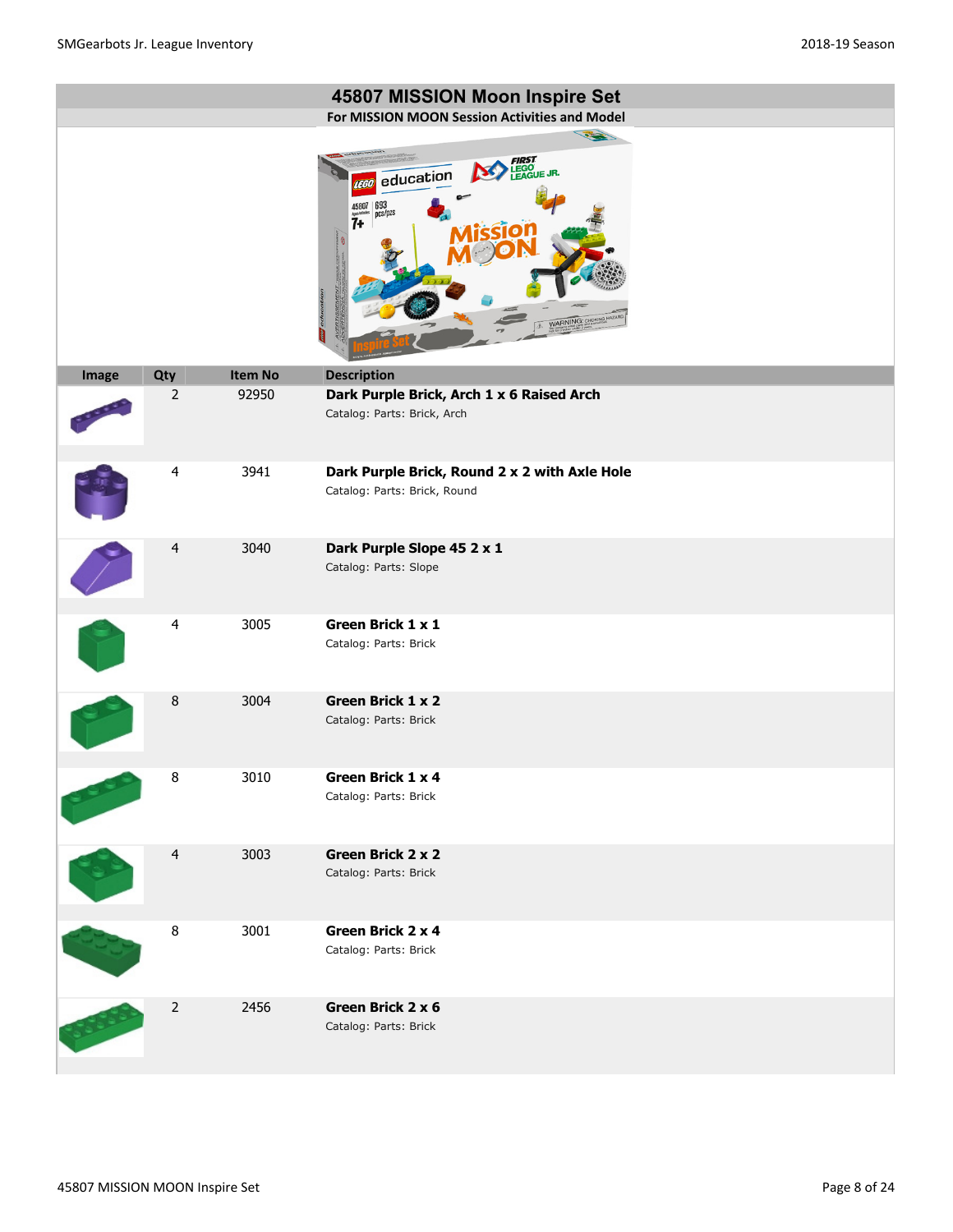|       |                |                | 45807 MISSION Moon Inspire Set                                                                                          |
|-------|----------------|----------------|-------------------------------------------------------------------------------------------------------------------------|
|       |                |                | For MISSION MOON Session Activities and Model                                                                           |
|       |                |                | 1200<br><b>EGO</b><br>EAGUE JR.<br>education<br><b>LEGO</b><br>$693$ pcs/pzs<br>45807<br>$\overline{7}$<br>WARNING: CHI |
| Image | Qty            | <b>Item No</b> | <b>Description</b>                                                                                                      |
|       | 4              | 3062b          | Green Brick, Round 1 x 1 Open Stud<br>Catalog: Parts: Brick, Round                                                      |
|       | 6              | 3941           | Green Brick, Round 2 x 2 with Axle Hole                                                                                 |
|       |                |                | Catalog: Parts: Brick, Round                                                                                            |
|       | $\overline{2}$ | 970c00 (Inv)   | <b>Green Hips and Legs</b>                                                                                              |
|       |                |                | Catalog: Parts: Minifigure, Legs Assembly                                                                               |
|       | $\overline{2}$ | 30176          | Green Plant Brick, Round 1 x 1 with 3 Bamboo Leaves<br>Catalog: Parts: Plant                                            |
|       | $\overline{2}$ | 6064           | Green Plant Prickly Bush 2 x 2 x 4<br>Catalog: Parts: Plant                                                             |
|       | $\overline{2}$ | 2435           | Green Plant, Tree Pine Small 2 x 2 x 4<br>Catalog: Parts: Plant, Tree                                                   |
|       | $\mathbf{1}$   | 99207          | Light Bluish Gray Bracket 1 x 2 - 2 x 2 Inverted<br>Catalog: Parts: Bracket                                             |
|       | $\overline{4}$ | 2453b          | Light Bluish Gray Brick 1 x 1 x 5 - Solid Stud<br>Catalog: Parts: Brick                                                 |
|       | $\overline{2}$ | 6112           | Light Bluish Gray Brick 1 x 12<br>Catalog: Parts: Brick                                                                 |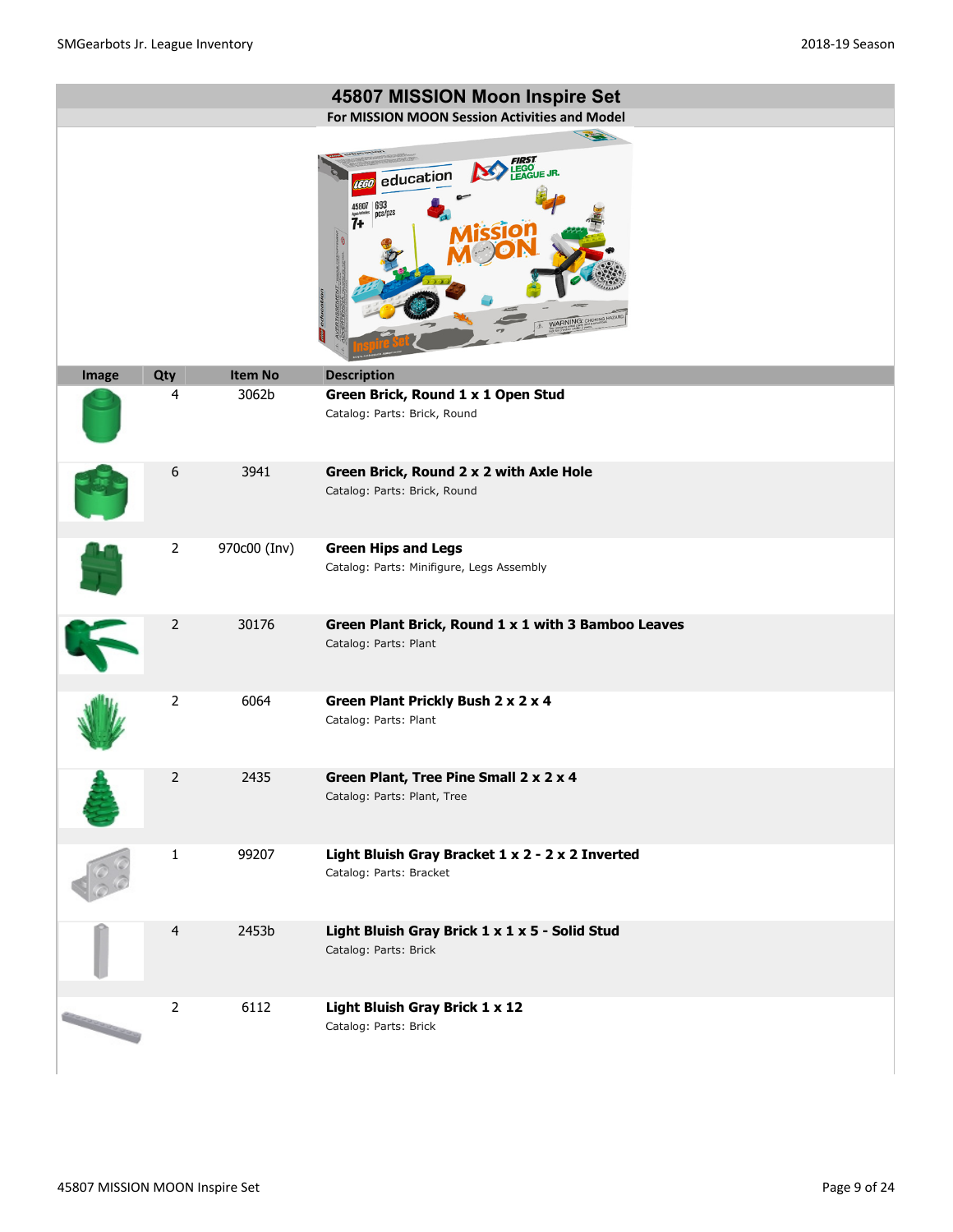|       |                |         | 45807 MISSION Moon Inspire Set                                                                                       |
|-------|----------------|---------|----------------------------------------------------------------------------------------------------------------------|
|       |                |         | For MISSION MOON Session Activities and Model<br>100                                                                 |
|       |                |         | LEGO<br>EAGUE JR.<br>education<br>693<br>pcs/pzs<br>45807<br>7+<br>educatio<br>WARNING: CHOKE                        |
| Image | Qty            | Item No | <b>Description</b>                                                                                                   |
|       | 4              | 22885   | Light Bluish Gray Brick, Modified 1 x 2 x 1 2/3 with Studs on 1 Side<br>Catalog: Parts: Brick, Modified              |
|       | $\overline{2}$ | 3021    | Light Bluish Gray Plate 2 x 3<br>Catalog: Parts: Plate                                                               |
|       | 5              | 3832    | Light Bluish Gray Plate 2 x 10<br>Catalog: Parts: Plate                                                              |
|       | $\mathbf{1}$   | 92438   | Light Bluish Gray Plate 8 x 16<br>Catalog: Parts: Plate                                                              |
|       | 6              | 91405   | Light Bluish Gray Plate 16 x 16<br>Catalog: Parts: Plate                                                             |
|       | 4              | 87580   | Light Bluish Gray Plate, Modified 2 x 2 with Groove and 1 Stud in Center (Jumper)<br>Catalog: Parts: Plate, Modified |
|       | $\mathbf{1}$   | 3713    | <b>Light Bluish Gray Technic Bush</b><br>Catalog: Parts: Technic                                                     |
|       | $\overline{2}$ | 32013   | Light Bluish Gray Technic, Axle and Pin Connector Angled #1<br>Catalog: Parts: Technic, Connector                    |
|       | $\overline{2}$ | 32034   | Light Bluish Gray Technic, Axle and Pin Connector Angled #2 - 180 degrees<br>Catalog: Parts: Technic, Connector      |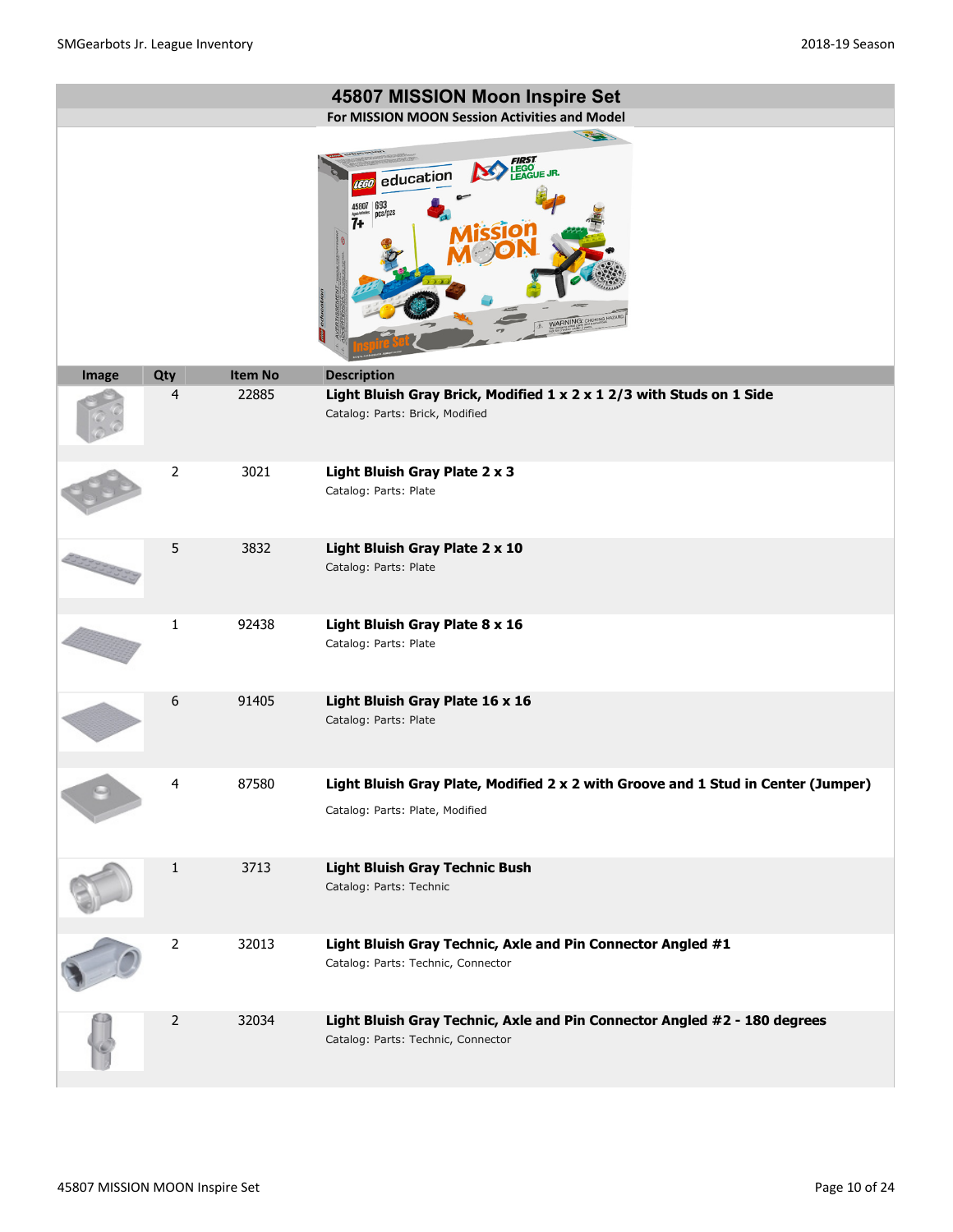|       |                |                | 45807 MISSION Moon Inspire Set                                                                                  |
|-------|----------------|----------------|-----------------------------------------------------------------------------------------------------------------|
|       |                |                | For MISSION MOON Session Activities and Model                                                                   |
|       |                |                | education<br>693<br>ncs/pzs                                                                                     |
| Image | Qty            | <b>Item No</b> | <b>Description</b>                                                                                              |
|       | 2              | 32014          | Light Bluish Gray Technic, Axle and Pin Connector Angled #6 - 90 degrees<br>Catalog: Parts: Technic, Connector  |
|       | 2              | 3702           | Light Bluish Gray Technic, Brick 1 x 8 with Holes<br>Catalog: Parts: Technic, Brick                             |
|       | $\overline{2}$ | 3649           | Light Bluish Gray Technic, Gear 40 Tooth<br>Catalog: Parts: Technic, Gear                                       |
|       | 1              | 60483          | Light Bluish Gray Technic, Liftarm 1 x 2 Thick with Pin Hole and Axle Hole<br>Catalog: Parts: Technic, Liftarm  |
|       | $\overline{2}$ | 6632           | Light Bluish Gray Technic, Liftarm 1 x 3 Thin<br>Catalog: Parts: Technic, Liftarm                               |
|       | $\mathbf 1$    | 32054          | Light Bluish Gray Technic, Pin 3L with Friction Ridges Lengthwise and Stop Bush<br>Catalog: Parts: Technic, Pin |
|       | 4              | 3673           | Light Bluish Gray Technic, Pin without Friction Ridges Lengthwise<br>Catalog: Parts: Technic, Pin               |
|       | $\overline{4}$ | 30503          | Light Bluish Gray Wedge, Plate 4 x 4 Cut Corner<br>Catalog: Parts: Wedge, Plate                                 |
|       | 4              | 3005           | Lime Brick 1 x 1<br>Catalog: Parts: Brick                                                                       |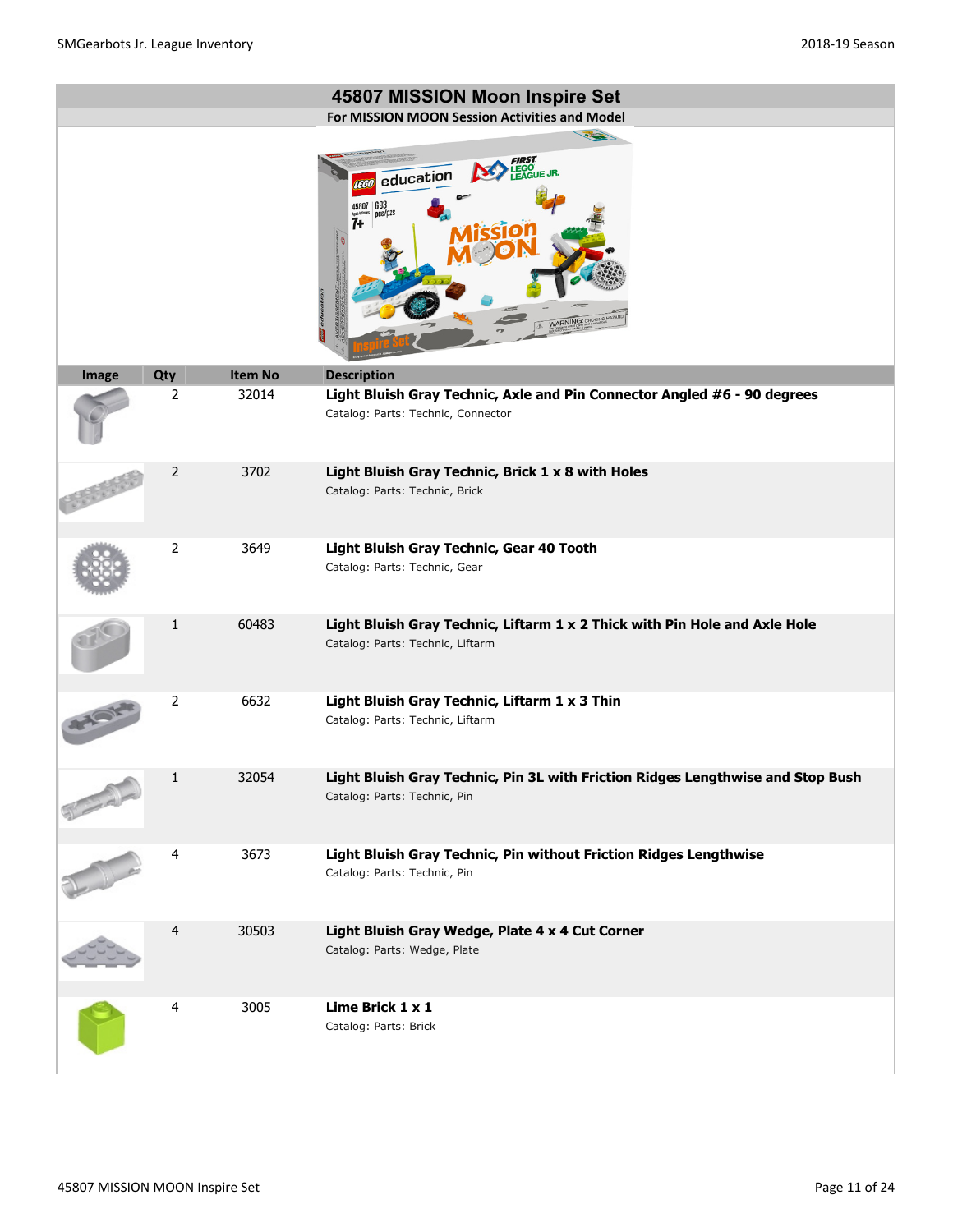|       |                         |                | 45807 MISSION Moon Inspire Set<br>For MISSION MOON Session Activities and Model                                                                     |
|-------|-------------------------|----------------|-----------------------------------------------------------------------------------------------------------------------------------------------------|
|       |                         |                | 32<br><b>FIRST</b><br>LEGO<br>LEAGUE JR.<br>education<br><b>LEGO</b><br>$693$ <sub>pcs/pzs</sub><br>45807<br>$\dddot{7}$<br>oduc<br>WARNING: CHOKIN |
| Image | Qty                     | <b>Item No</b> | <b>Description</b>                                                                                                                                  |
|       | $\, 8$                  | 3004           | Lime Brick 1 x 2<br>Catalog: Parts: Brick                                                                                                           |
|       | 8                       | 3010           | Lime Brick 1 x 4<br>Catalog: Parts: Brick                                                                                                           |
|       | $\overline{4}$          | 3003           | Lime Brick 2 x 2<br>Catalog: Parts: Brick                                                                                                           |
|       | $\, 8$                  | 3001           | Lime Brick 2 x 4<br>Catalog: Parts: Brick                                                                                                           |
|       | 4                       | 3062b          | Lime Brick, Round 1 x 1 Open Stud<br>Catalog: Parts: Brick, Round                                                                                   |
|       | $\overline{\mathbf{4}}$ | 3941           | Lime Brick, Round 2 x 2 with Axle Hole<br>Catalog: Parts: Brick, Round                                                                              |
|       | $\mathbf{1}$            | 4485b          | Lime Minifigure, Headgear Cap - Short Curved Bill<br>Catalog: Parts: Minifigure, Headgear                                                           |
|       | $\overline{4}$          | 3005           | <b>Medium Azure Brick 1 x 1</b><br>Catalog: Parts: Brick                                                                                            |
|       | 8                       | 3004           | <b>Medium Azure Brick 1 x 2</b><br>Catalog: Parts: Brick                                                                                            |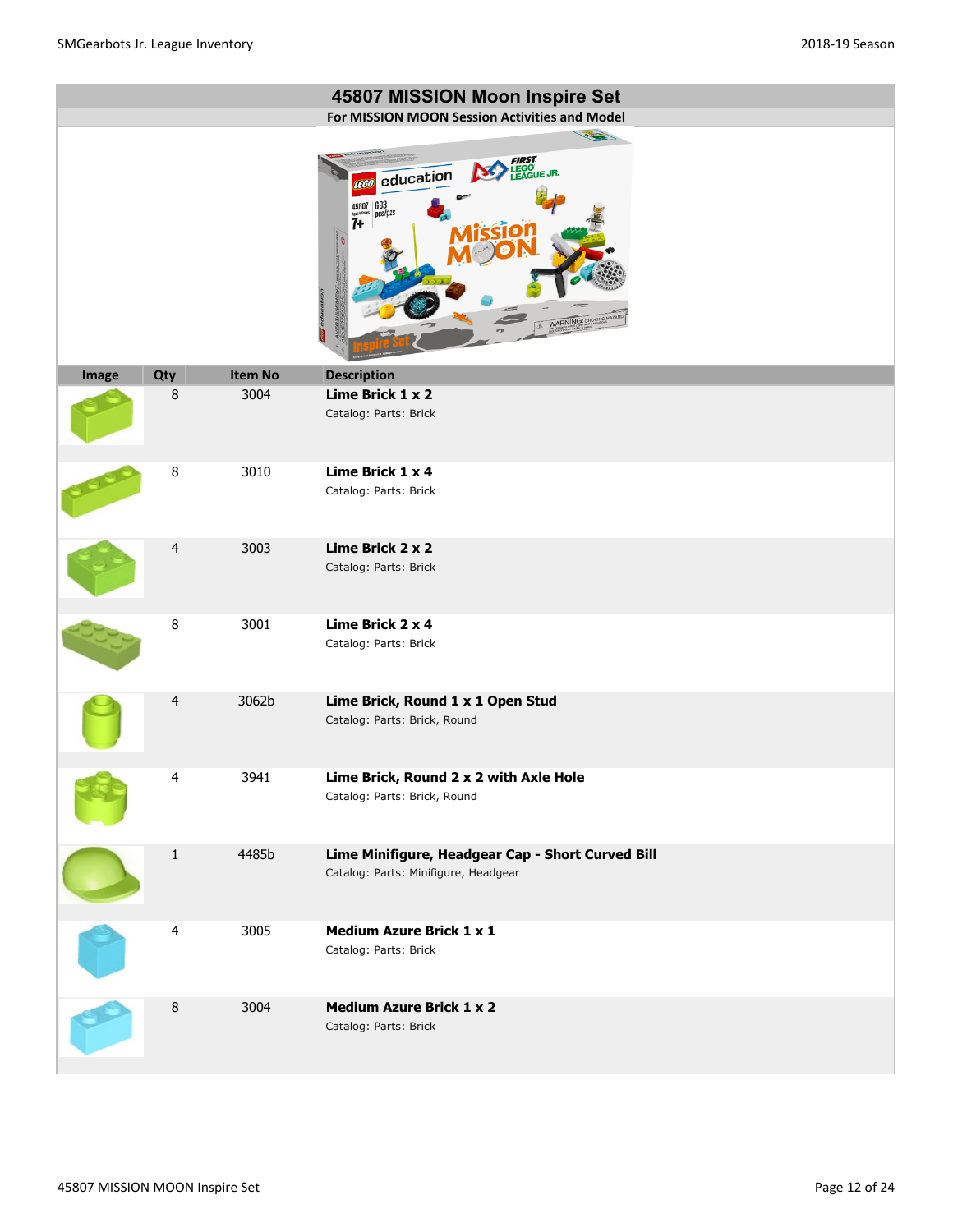|       |                |                | 45807 MISSION Moon Inspire Set                                                                                                                            |
|-------|----------------|----------------|-----------------------------------------------------------------------------------------------------------------------------------------------------------|
|       |                |                | For MISSION MOON Session Activities and Model                                                                                                             |
|       |                |                | <b>FIRST</b><br>LEGO<br>LEAGUE JR.<br>education<br><b>EGO</b><br>$693$ <sub>pcs/pzs</sub><br>45807<br>$\dddot{7}$ <sup>*</sup><br>दवा<br>WARNING: CHOKING |
| Image | Qty            | <b>Item No</b> | <b>Description</b>                                                                                                                                        |
|       | 8              | 3010           | <b>Medium Azure Brick 1 x 4</b><br>Catalog: Parts: Brick                                                                                                  |
|       | $\overline{2}$ | 3009           | <b>Medium Azure Brick 1 x 6</b>                                                                                                                           |
|       |                |                | Catalog: Parts: Brick                                                                                                                                     |
|       | $\overline{4}$ | 3003           | <b>Medium Azure Brick 2 x 2</b>                                                                                                                           |
|       |                |                | Catalog: Parts: Brick                                                                                                                                     |
|       | 8              | 3001           | <b>Medium Azure Brick 2 x 4</b><br>Catalog: Parts: Brick                                                                                                  |
|       | 4              | 6091           | Medium Azure Brick, Modified 1 x 2 x 1 1/3 with Curved Top                                                                                                |
|       |                |                | Catalog: Parts: Brick, Modified                                                                                                                           |
|       | 5              | 3023           | <b>Medium Azure Plate 1 x 2</b><br>Catalog: Parts: Plate                                                                                                  |
|       | $\overline{2}$ | 3029           | <b>Medium Azure Plate 4 x 12</b><br>Catalog: Parts: Plate                                                                                                 |
|       | $\mathbf{1}$   | 60474          | Medium Azure Plate, Round 4 x 4 with Hole<br>Catalog: Parts: Plate, Round                                                                                 |
|       | $\mathbf 1$    | 3039           | Medium Azure Slope 45 2 x 2<br>Catalog: Parts: Slope                                                                                                      |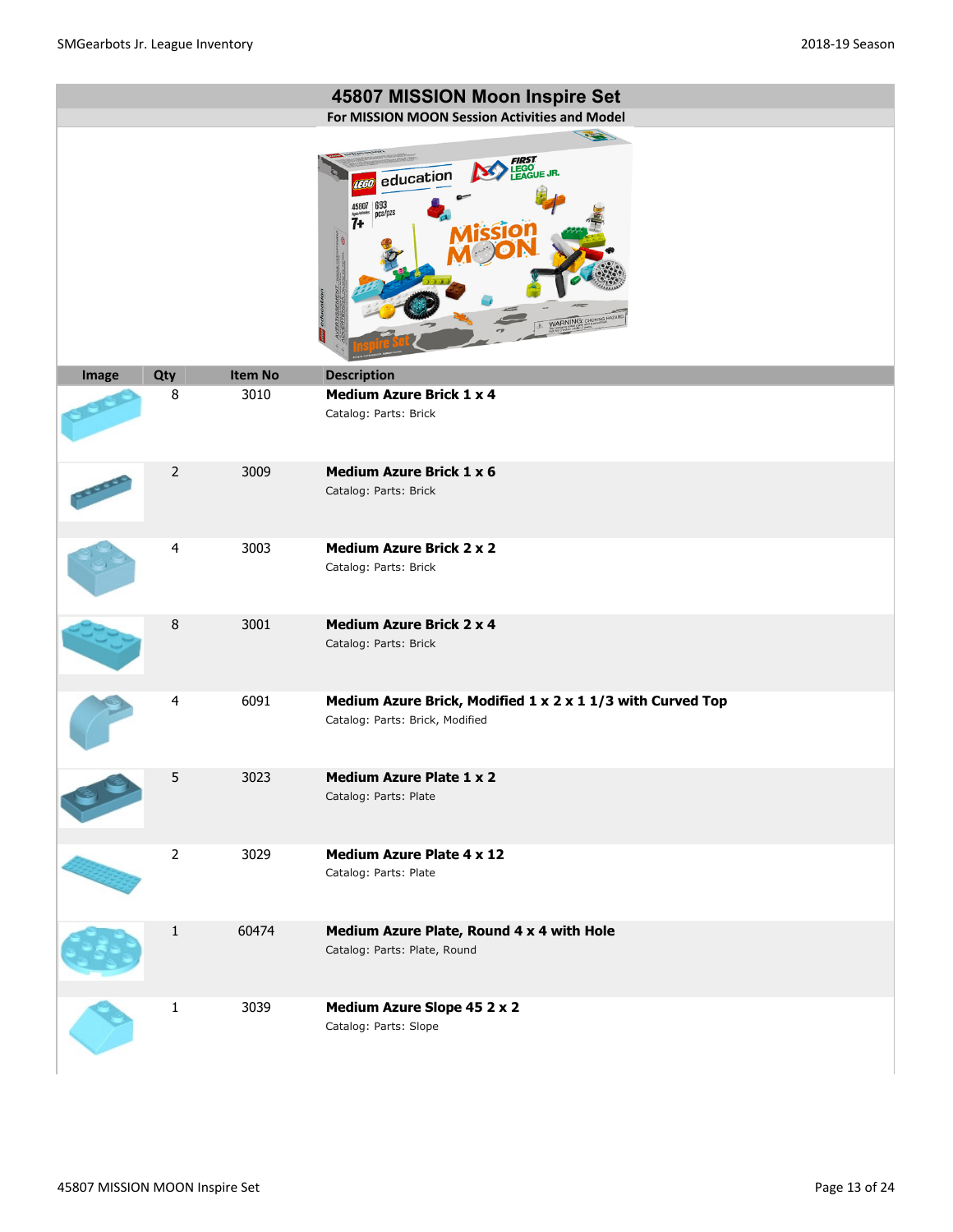|       |                     |                  | 45807 MISSION Moon Inspire Set<br>For MISSION MOON Session Activities and Model<br><b>CALL OF</b><br><b>FIRST</b><br>LEGO<br>LEAGUE JR.<br>education<br><b>LEGO</b><br>$45807 \overline{\smash{\big)}\, \overline{\mathsf{pcs}}\, \overline{\mathsf{pcs}}\, \overline{\mathsf{pcs}}\, \overline{\mathsf{pcs}}\,$<br>7 <sup>4</sup><br>oduc<br><b>NARNING: CH</b> |
|-------|---------------------|------------------|------------------------------------------------------------------------------------------------------------------------------------------------------------------------------------------------------------------------------------------------------------------------------------------------------------------------------------------------------------------|
| Image | Qty<br>$\mathbf{1}$ | Item No<br>87079 | <b>Description</b><br><b>Medium Azure Tile 2 x 4</b>                                                                                                                                                                                                                                                                                                             |
|       |                     |                  | Catalog: Parts: Tile                                                                                                                                                                                                                                                                                                                                             |
|       | $\overline{2}$      | 970c00 (Inv)     | <b>Medium Blue Hips and Legs</b><br>Catalog: Parts: Minifigure, Legs Assembly                                                                                                                                                                                                                                                                                    |
|       | $\overline{4}$      | 3005             | Orange Brick 1 x 1<br>Catalog: Parts: Brick                                                                                                                                                                                                                                                                                                                      |
|       | $\bf 8$             | 3004             | Orange Brick 1 x 2<br>Catalog: Parts: Brick                                                                                                                                                                                                                                                                                                                      |
|       | 8                   | 3010             | <b>Orange Brick 1 x 4</b><br>Catalog: Parts: Brick                                                                                                                                                                                                                                                                                                               |
|       | $\overline{2}$      | 3009             | Orange Brick 1 x 6<br>Catalog: Parts: Brick                                                                                                                                                                                                                                                                                                                      |
|       | $\overline{4}$      | 3003             | <b>Orange Brick 2 x 2</b><br>Catalog: Parts: Brick                                                                                                                                                                                                                                                                                                               |
|       | $\bf 8$             | 3001             | Orange Brick 2 x 4<br>Catalog: Parts: Brick                                                                                                                                                                                                                                                                                                                      |
|       | $\mathbf 2$         | 96874            | <b>Orange Human Tool, Brick and Axle Separator</b><br>Catalog: Parts: Accessory, Human Tool                                                                                                                                                                                                                                                                      |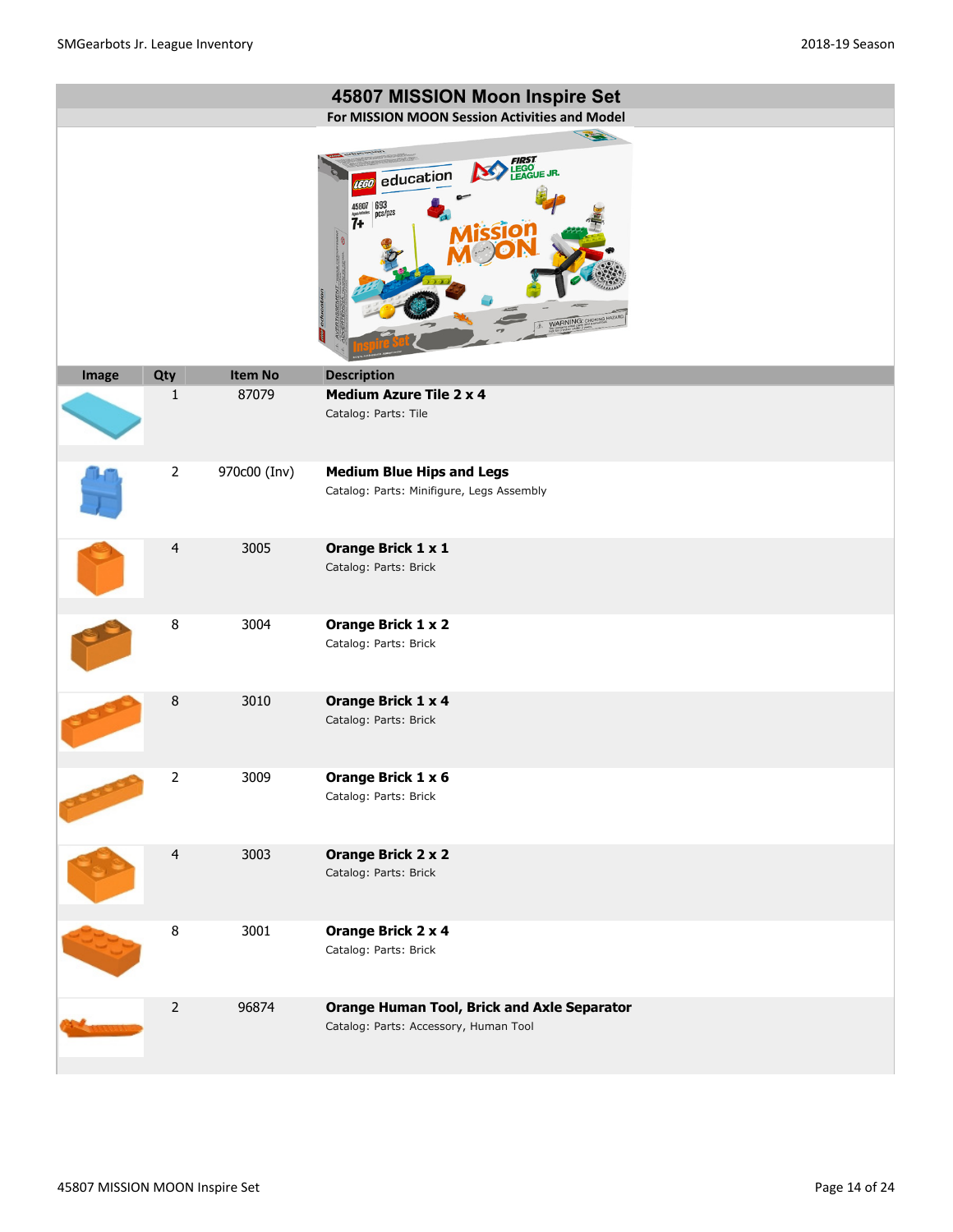|       |                |         | 45807 MISSION Moon Inspire Set<br>For MISSION MOON Session Activities and Model                                                          |
|-------|----------------|---------|------------------------------------------------------------------------------------------------------------------------------------------|
|       |                |         | 12<br>LEGO<br>LEAGUE JR.<br>education<br>1360<br>$\frac{693}{\text{pcs/}\text{pzs}}$<br>45807<br>$\dddot{7}$<br>oducatic<br>WARNING: CHI |
| Image | Qty            | Item No | <b>Description</b>                                                                                                                       |
|       | 4              | 3039    | Orange Slope 45 2 x 2<br>Catalog: Parts: Slope                                                                                           |
|       | $\overline{2}$ | 32524   | Orange Technic, Liftarm 1 x 7 Thick<br>Catalog: Parts: Technic, Liftarm                                                                  |
|       | $\mathbf{1}$   | 62462   | Orange Technic, Pin Connector Round 2L with Slot (Pin Joiner Round)<br>Catalog: Parts: Technic, Connector                                |
|       | 1              | 33051   | <b>Red Apple</b><br>Catalog: Parts: Food & Drink                                                                                         |
|       | 4              | 3005    | Red Brick 1 x 1<br>Catalog: Parts: Brick                                                                                                 |
|       | $\, 8$         | 3004    | Red Brick 1 x 2<br>Catalog: Parts: Brick                                                                                                 |
|       | 8              | 3010    | Red Brick 1 x 4<br>Catalog: Parts: Brick                                                                                                 |
|       | $\overline{4}$ | 3003    | Red Brick 2 x 2<br>Catalog: Parts: Brick                                                                                                 |
|       | $\, 8$         | 3001    | Red Brick 2 x 4<br>Catalog: Parts: Brick                                                                                                 |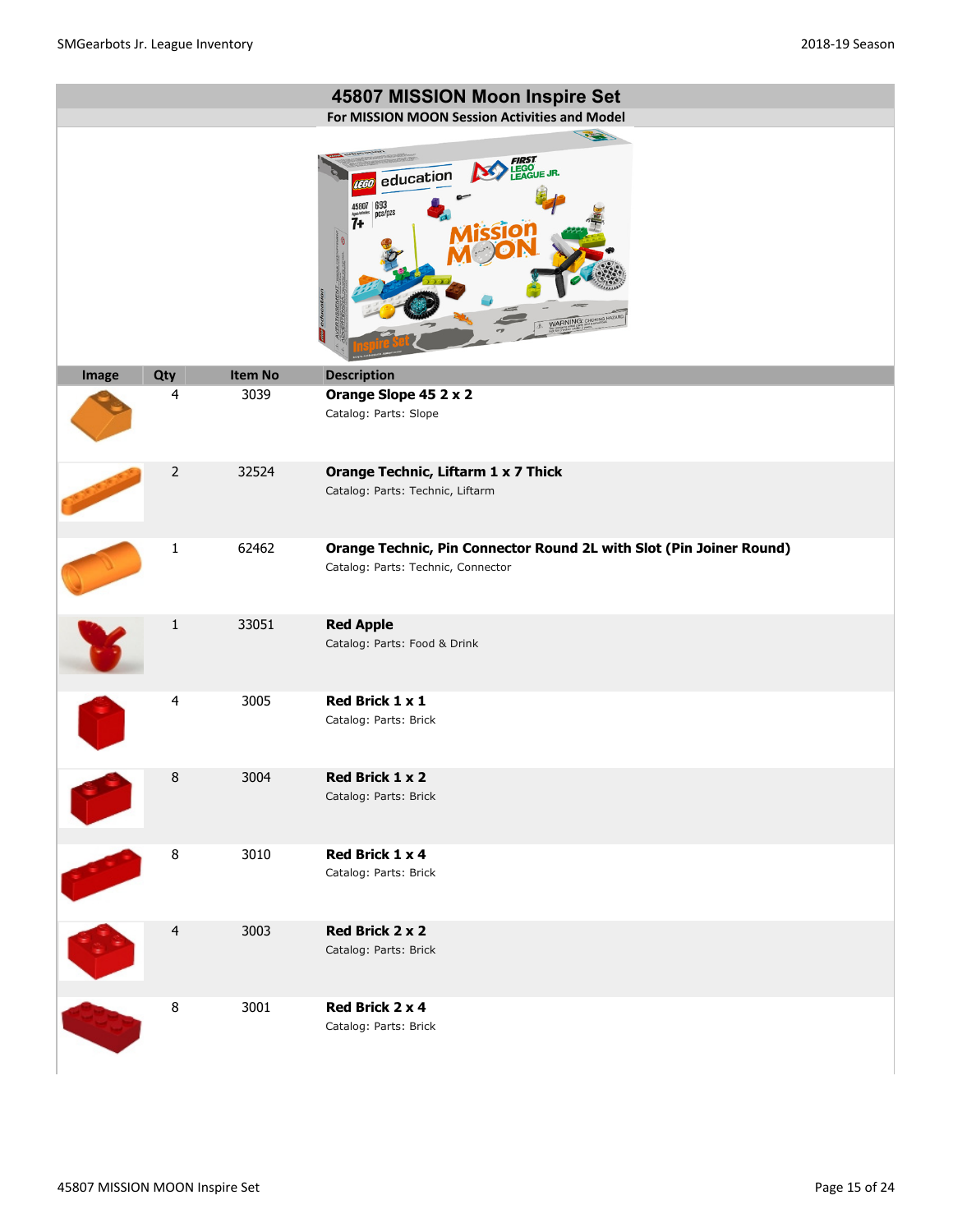|       |                       | <b>Item No</b> | 45807 MISSION Moon Inspire Set<br>For MISSION MOON Session Activities and Model<br>12<br><b>FIRST</b><br>LEGO<br>LEAGUE JR.<br>education<br><b>LEGO</b><br>$\frac{693}{pc}$ s/pzs<br>45807<br>$\overline{7}$<br>a du<br><b>NARNING: CH</b><br><b>Description</b> |
|-------|-----------------------|----------------|------------------------------------------------------------------------------------------------------------------------------------------------------------------------------------------------------------------------------------------------------------------|
| Image | Qty<br>$\overline{2}$ | 2456           | Red Brick 2 x 6<br>Catalog: Parts: Brick                                                                                                                                                                                                                         |
|       | 4                     | 3062b          | Red Brick, Round 1 x 1 Open Stud<br>Catalog: Parts: Brick, Round                                                                                                                                                                                                 |
|       | $\overline{4}$        | 3941           | Red Brick, Round 2 x 2 with Axle Hole<br>Catalog: Parts: Brick, Round                                                                                                                                                                                            |
|       | $\overline{2}$        | 60596          | Red Door Frame 1 x 4 x 6 Type 2<br>Catalog: Parts: Door Frame                                                                                                                                                                                                    |
|       | $\overline{2}$        | 2335           | Red Flag 2 x 2 Square<br>Catalog: Parts: Flag                                                                                                                                                                                                                    |
|       | $\overline{2}$        | 970c00 (Inv)   | <b>Red Hips and Legs</b><br>Catalog: Parts: Minifigure, Legs Assembly                                                                                                                                                                                            |
|       | $\, 8$                | 3044c          | Red Slope 45 2 x 1 Double - with Bottom Stud Holder<br>Catalog: Parts: Slope                                                                                                                                                                                     |
|       | $\bf 8$               | 3037           | Red Slope 45 2 x 4<br>Catalog: Parts: Slope                                                                                                                                                                                                                      |
|       | $\overline{2}$        | 32062          | Red Technic, Axle 2 Notched<br>Catalog: Parts: Technic, Axle                                                                                                                                                                                                     |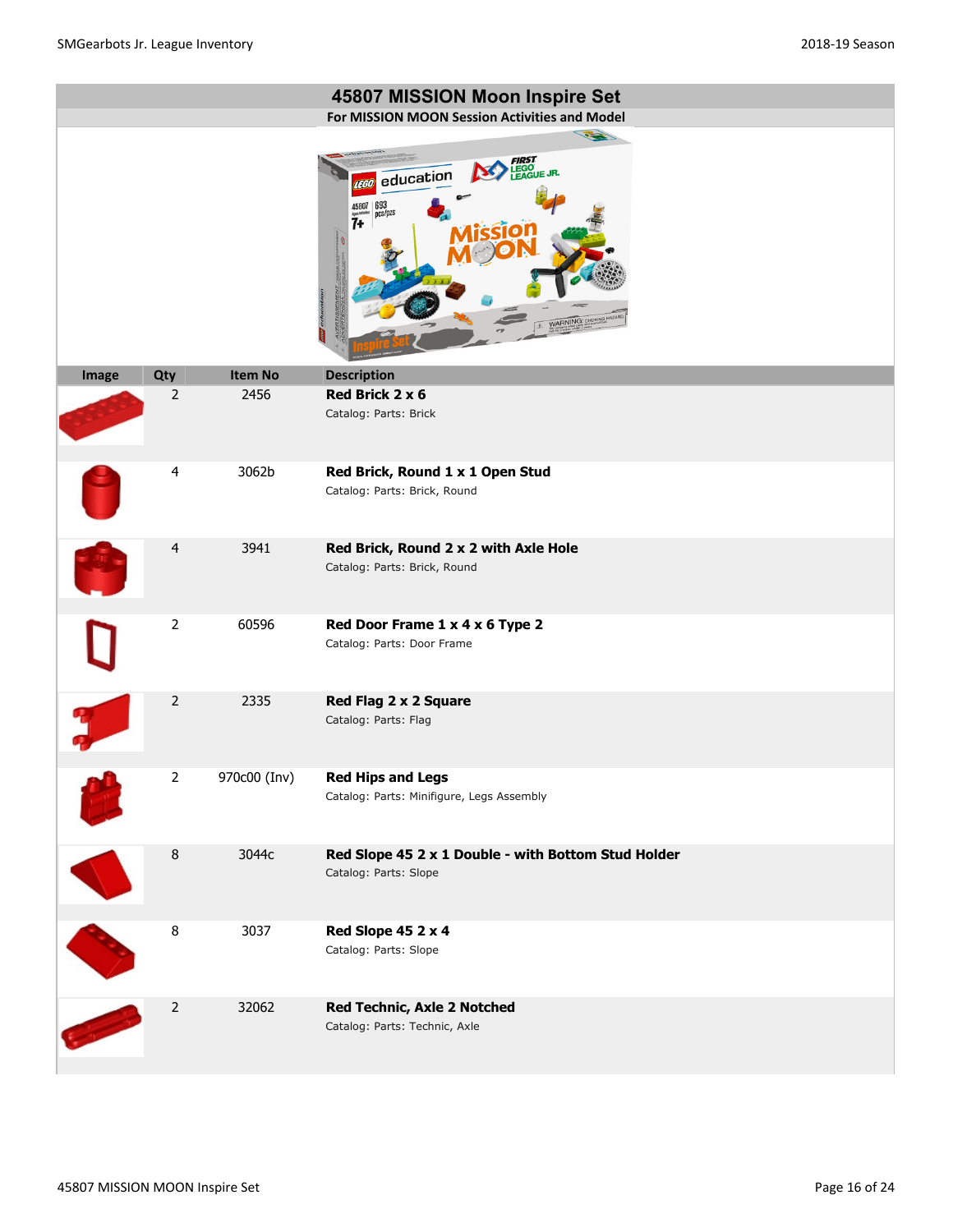|       |                |                | 45807 MISSION Moon Inspire Set                                                                                                                  |
|-------|----------------|----------------|-------------------------------------------------------------------------------------------------------------------------------------------------|
|       |                |                | For MISSION MOON Session Activities and Model                                                                                                   |
|       |                |                | <b>FIRST</b><br>LEGO<br>LEAGUE JR.<br>education<br><b>TEGO</b><br>$693$ <sub>pcs/pzs</sub><br>$\overline{7}$<br><b>GGIO</b><br>WARNING: CHOKING |
| Image | Qty            | <b>Item No</b> | <b>Description</b>                                                                                                                              |
|       | 8              | 3004           | <b>Reddish Brown Brick 1 x 2</b><br>Catalog: Parts: Brick                                                                                       |
|       | 4              | 3003           | <b>Reddish Brown Brick 2 x 2</b><br>Catalog: Parts: Brick                                                                                       |
|       | 8              | 3001           | <b>Reddish Brown Brick 2 x 4</b><br>Catalog: Parts: Brick                                                                                       |
|       | $\mathbf{1}$   | 15462          | Reddish Brown Technic, Axle 5 with Stop<br>Catalog: Parts: Technic, Axle                                                                        |
|       | 1              | 4342           | <b>Tan Bread</b><br>Catalog: Parts: Food & Drink                                                                                                |
|       | 4              | 3749           | Tan Technic, Axle Pin without Friction Ridges Lengthwise<br>Catalog: Parts: Technic, Axle                                                       |
|       | $\mathbf{1}$   | 32556          | Tan Technic, Pin 3L without Friction Ridges Lengthwise<br>Catalog: Parts: Technic, Pin                                                          |
|       | $\overline{2}$ | 2447           | Trans-Black Minifigure, Visor Standard<br>Catalog: Parts: Minifigure, Headgear Accessory                                                        |
|       | $\overline{2}$ | 30151b         | Trans-Clear Brick, Round 2 x 2 x 1 2/3 Dome Top - Hollow Stud<br>Catalog: Parts: Brick, Round                                                   |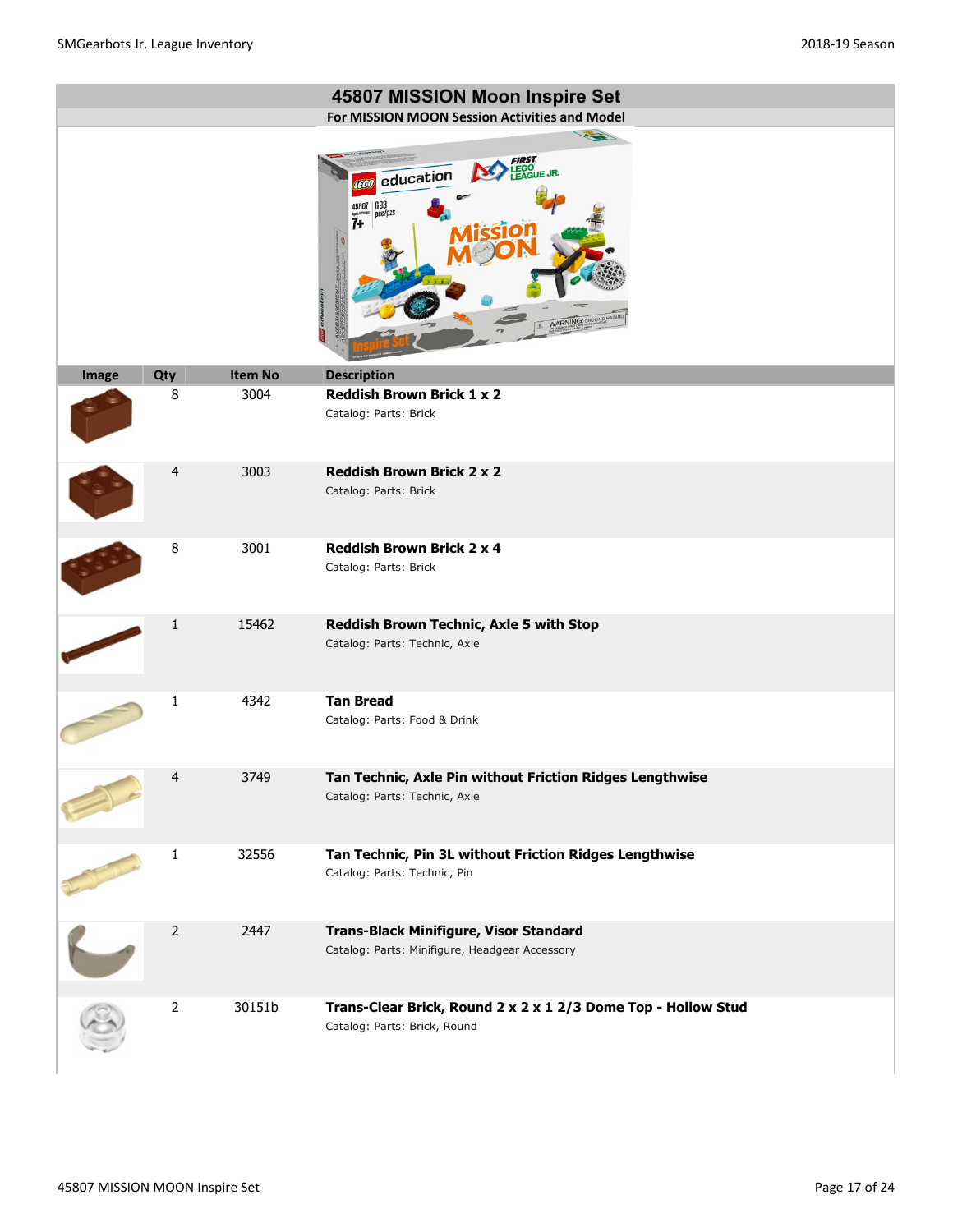|               |                |                | 45807 MISSION Moon Inspire Set                                                                                                         |
|---------------|----------------|----------------|----------------------------------------------------------------------------------------------------------------------------------------|
|               |                |                | For MISSION MOON Session Activities and Model                                                                                          |
|               |                |                | 120<br>education<br>$693$ pcs/pzs<br>45807<br>7+<br><b>WARNING: CHO</b>                                                                |
| Image         | Qty            | <b>Item No</b> | <b>Description</b>                                                                                                                     |
|               | 2              | 57539pb02      | Trans-Clear Hose, Flexible Ribbed with 8mm Ends, 19L with Lime Center Pattern<br>Catalog: Parts: Hose                                  |
|               | 4              | 3941           | Trans-Light Blue Brick, Round 2 x 2 with Axle Hole<br>Catalog: Parts: Brick, Round                                                     |
|               | 2              | 4285b          | Trans-Light Blue Dish 6 x 6 Inverted (Radar) Webbed - Type 2 (underside<br>attachment positions at 90 degrees)<br>Catalog: Parts: Dish |
|               | $\overline{2}$ | 60616          | Trans-Light Blue Door 1 x 4 x 6 with Stud Handle<br>Catalog: Parts: Door                                                               |
|               | 4              | 6126b          | Trans-Light Blue Wave Rounded with Base Rim (Castle Dragon Flame, Seaweed,<br>Water)<br>Catalog: Parts: Energy Effect                  |
|               | $\overline{2}$ | 3823           | Trans-Light Blue Windscreen 2 x 4 x 2<br>Catalog: Parts: Windscreen                                                                    |
|               | 2              | 2569           | <b>Trans-Neon Green Antenna Whip 8H</b><br>Catalog: Parts: Antenna                                                                     |
|               | 4              | 3941           | Trans-Neon Orange Brick, Round 2 x 2 with Axle Hole<br>Catalog: Parts: Brick, Round                                                    |
| $\frac{1}{2}$ | $\overline{4}$ | 6126b          | Trans-Orange Wave Rounded with Base Rim (Castle Dragon Flame, Seaweed,<br>Water)<br>Catalog: Parts: Energy Effect                      |

**Contract Contract Contract Contract**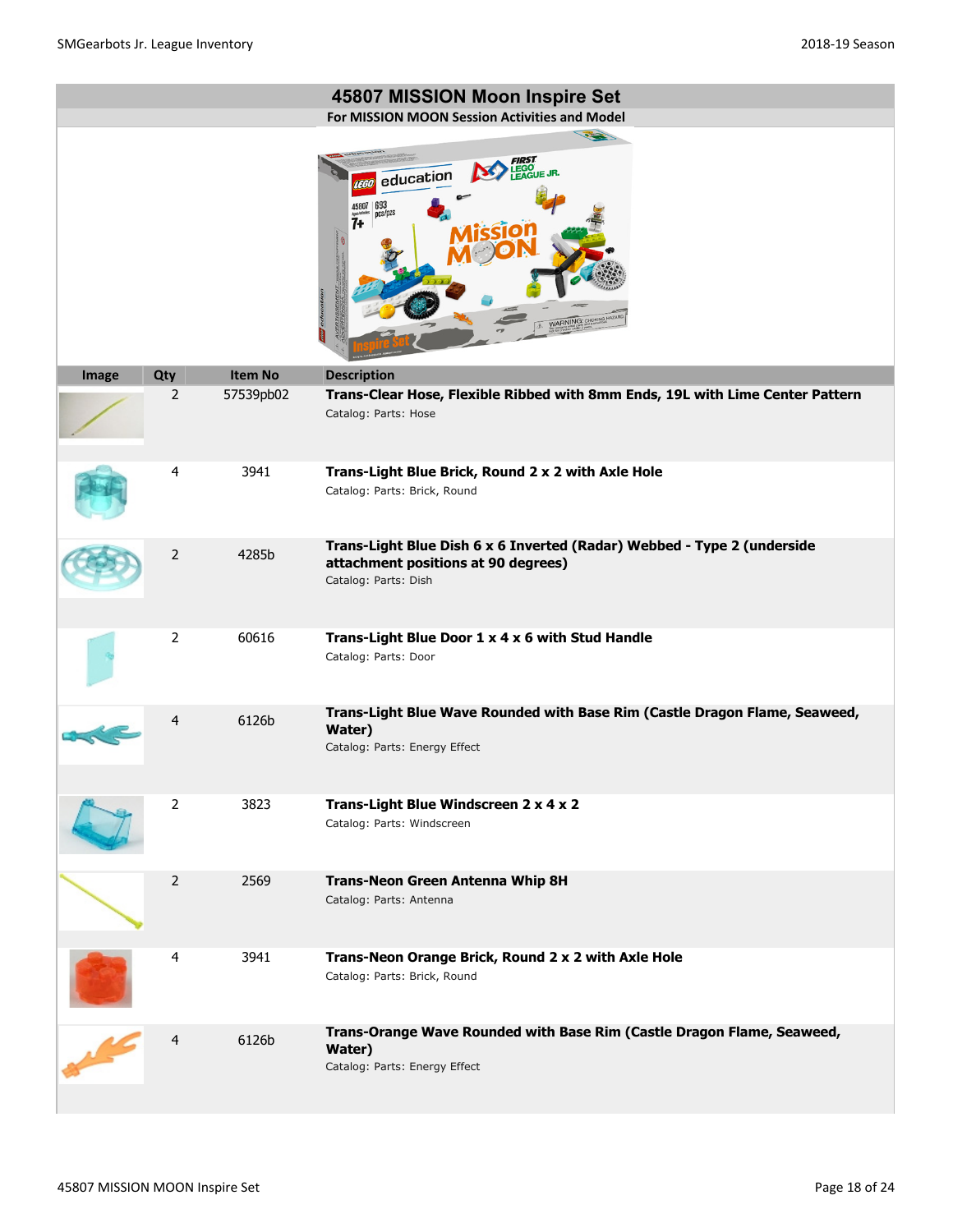|       |                  |                | 45807 MISSION Moon Inspire Set                                                                                                                                  |
|-------|------------------|----------------|-----------------------------------------------------------------------------------------------------------------------------------------------------------------|
|       |                  |                | For MISSION MOON Session Activities and Model                                                                                                                   |
|       |                  |                | 12<br><b>FIRST</b><br>LEGO<br>LEAGUE JR.<br>education<br><b>LEGO</b><br>$\left  \frac{693}{\text{pcs}} \right $<br>45807<br>7+<br>oduc<br><b>VARNING: CHOKI</b> |
| Image | Qty              | <b>Item No</b> | <b>Description</b>                                                                                                                                              |
|       | 4                | 30374          | Trans-Purple Bar 4L (Lightsaber Blade / Wand)<br>Catalog: Parts: Bar                                                                                            |
|       | $\overline{4}$   | 3005           | White Brick $1 \times 1$                                                                                                                                        |
|       |                  |                | Catalog: Parts: Brick                                                                                                                                           |
|       | $\overline{2}$   | 3003           | White Brick 2 x 2                                                                                                                                               |
|       |                  |                | Catalog: Parts: Brick                                                                                                                                           |
|       | $\overline{4}$   | 3001           | White Brick 2 x 4<br>Catalog: Parts: Brick                                                                                                                      |
|       | $\overline{2}$   | 3007           | White Brick 2 x 8<br>Catalog: Parts: Brick                                                                                                                      |
|       | $\overline{4}$   | 11211          | White Brick, Modified 1 x 2 with Studs on 1 Side                                                                                                                |
|       |                  |                | Catalog: Parts: Brick, Modified                                                                                                                                 |
|       | $\overline{2}$   | 553c           | White Brick, Round 2 x 2 Dome Top - Hollow Stud with Bottom Axle Holder x Shape<br>+ Orientation<br>Catalog: Parts: Brick, Round                                |
|       | $\boldsymbol{6}$ | 3941           | White Brick, Round 2 x 2 with Axle Hole<br>Catalog: Parts: Brick, Round                                                                                         |
|       | $\mathbf{1}$     | 87081          | White Brick, Round 4 x 4 with Hole                                                                                                                              |
|       |                  |                | Catalog: Parts: Brick, Round                                                                                                                                    |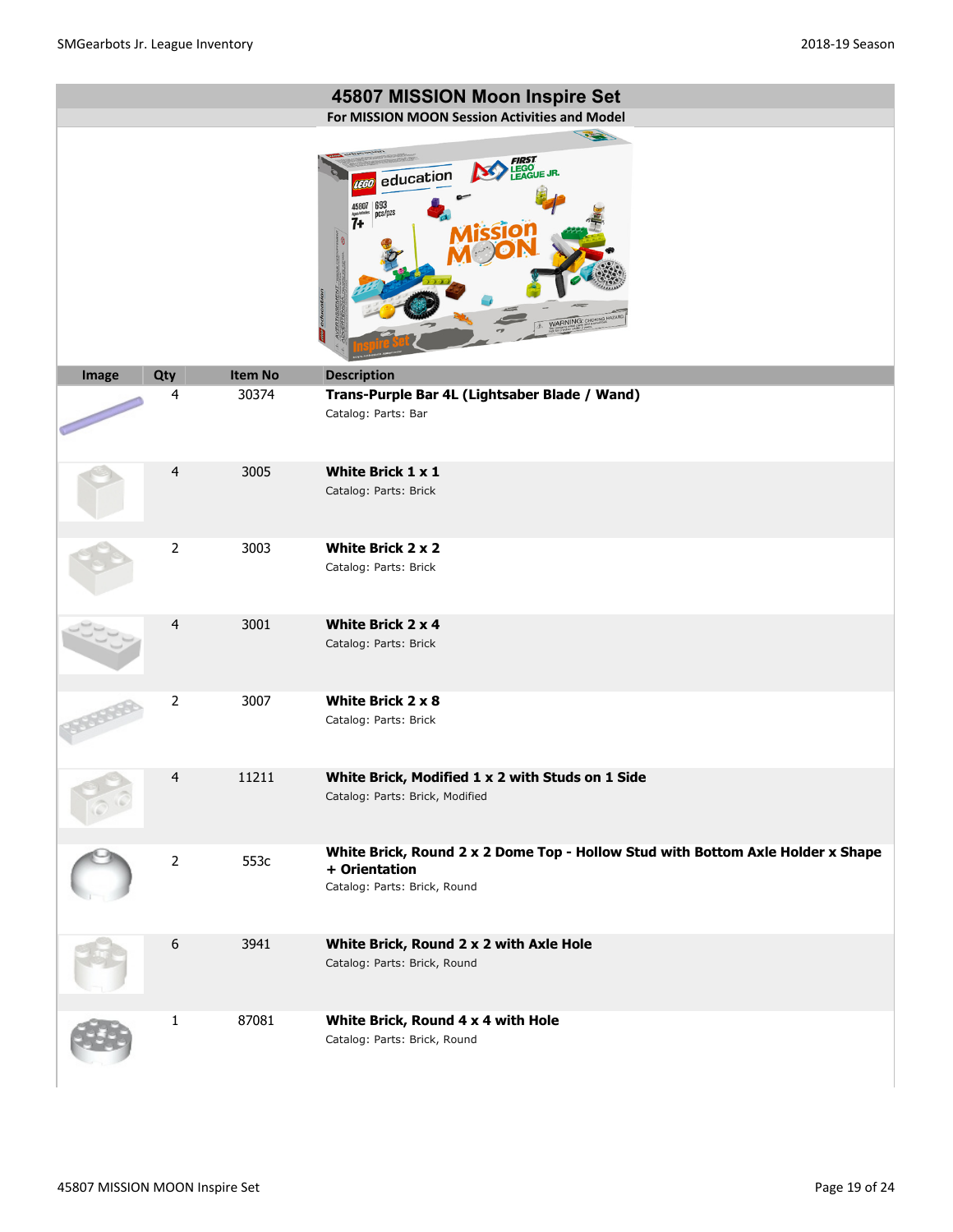|       |                |         | 45807 MISSION Moon Inspire Set<br>For MISSION MOON Session Activities and Model                                                     |
|-------|----------------|---------|-------------------------------------------------------------------------------------------------------------------------------------|
|       |                |         | 12<br><b>EGO</b><br>EAGUE JR.<br>education<br>$\left  \frac{693}{\text{pcs}} \right $<br>45807<br>7+<br>oduc<br>WARNING: CHOKING HA |
| Image | Qty            | Item No | <b>Description</b>                                                                                                                  |
|       | 3              | 3942c   | White Cone 2 x 2 x 2 - Open Stud<br>Catalog: Parts: Cone                                                                            |
|       | $\mathbf{1}$   | 3943b   | White Cone 4 x 4 x 2 with Axle Hole<br>Catalog: Parts: Cone                                                                         |
|       | 2              | 85941   | White Cylinder Half $2 \times 4 \times 5$ with $1 \times 2$ Cutout<br>Catalog: Parts: Cylinder                                      |
|       | $\overline{2}$ | 2524    | <b>White Minifigure, Backpack Non-Opening</b><br>Catalog: Parts: Minifigure, Body Wear                                              |
|       | $\overline{2}$ | 2446    | White Minifigure, Headgear Helmet Standard<br>Catalog: Parts: Minifigure, Headgear                                                  |
|       | $\mathbf 2$    | 3023    | White Plate 1 x 2<br>Catalog: Parts: Plate                                                                                          |
|       | $\overline{2}$ | 3832    | White Plate 2 x 10<br>Catalog: Parts: Plate                                                                                         |
|       | 4              | 3700    | White Technic, Brick 1 x 2 with Hole<br>Catalog: Parts: Technic, Brick                                                              |
|       | 4              | 3701    | White Technic, Brick 1 x 4 with Holes<br>Catalog: Parts: Technic, Brick                                                             |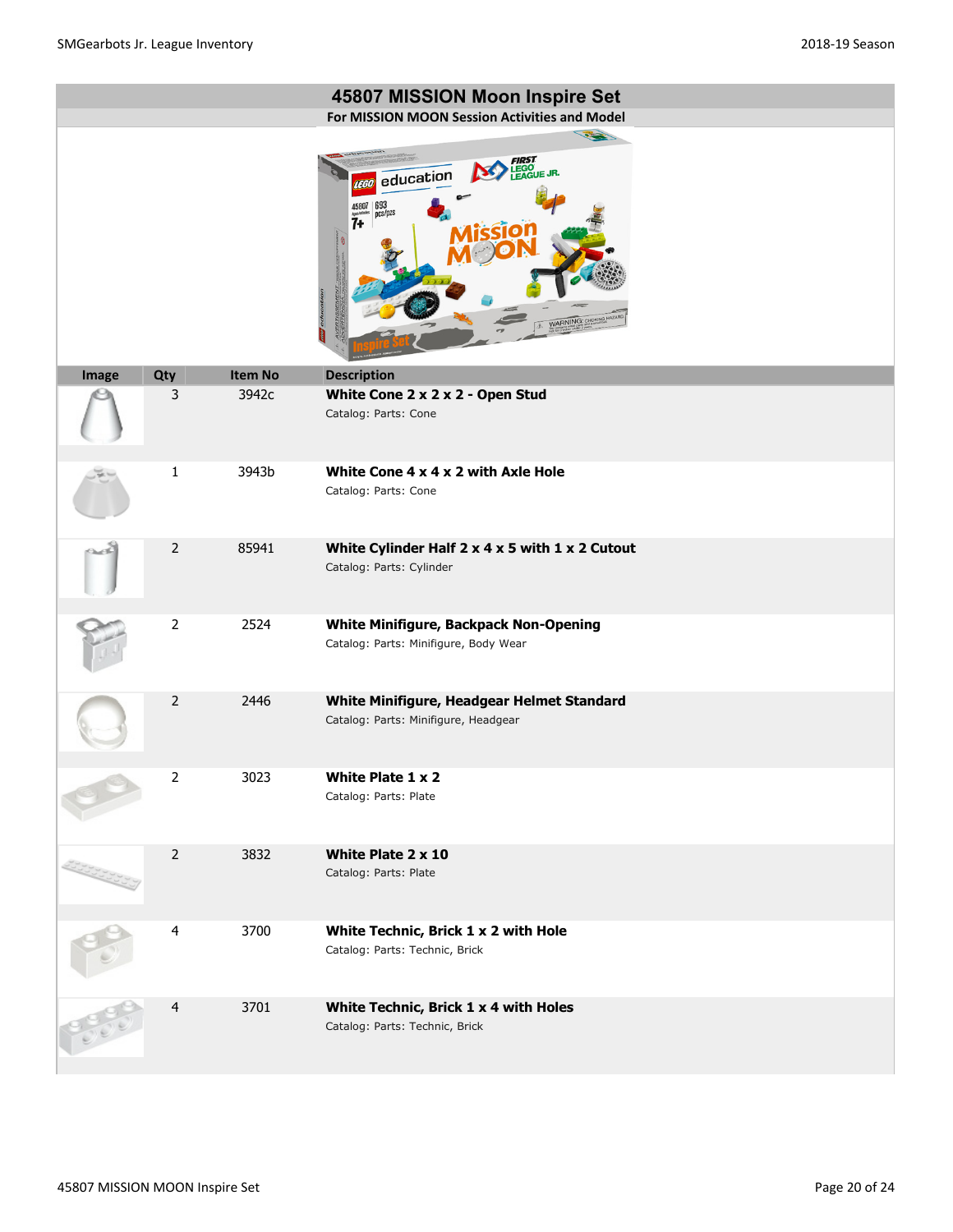|       |                |                    | 45807 MISSION Moon Inspire Set                                                                                                                                                           |
|-------|----------------|--------------------|------------------------------------------------------------------------------------------------------------------------------------------------------------------------------------------|
|       |                |                    | For MISSION MOON Session Activities and Model                                                                                                                                            |
|       |                |                    | 22<br>EGO<br>FAGUE JR.<br>education<br>693<br>ncs/pzs<br>7+<br><b>VARNING: CHOKIN</b>                                                                                                    |
| Image | Qty            | <b>Item No</b>     | <b>Description</b>                                                                                                                                                                       |
|       | $\overline{2}$ | 3069b              | White Tile 1 x 2 with Groove<br>Catalog: Parts: Tile                                                                                                                                     |
|       | $\overline{4}$ | 14719              | <b>White Tile 2 x 2 Corner</b><br>Catalog: Parts: Tile                                                                                                                                   |
|       | 16             | 3068bpb1184        | White Tile 2 x 2 with 'Mission MOON' Pattern<br>Catalog: Parts: Tile, Decorated                                                                                                          |
|       | 2              |                    | 973pb0549c01 (Inv) White Torso Classic Space Minifigure Floating Pattern / Green Arms / Yellow Hands<br>Catalog: Parts: Minifigure, Torso Assembly                                       |
|       | $\overline{2}$ | 973pb2019c01 (Inv) | White Torso Female Lab Coat over Medium Blue Shirt, ID Badge on Front, Space<br>Shuttle Logo on Back Pattern / White Arms / Yellow Hands<br>Catalog: Parts: Minifigure, Torso Assembly   |
|       | 2              | 973pb2340c01 (Inv) | White Torso Shirt with Red Collar and Shoulders, Spaceship Orbiting Classic Space<br>Helmet Pattern / Red Arms / Yellow Hands<br>Catalog: Parts: Minifigure, Torso Assembly              |
|       | 2              | 973pb2018c01 (Inv) | White Torso Spacesuit Silver Belt and Chest Piece with Space Shuttle Logo, Front<br>and Back Pattern / White Arms / Dark Bluish Gray Hands<br>Catalog: Parts: Minifigure, Torso Assembly |
|       | 2              | 3829c01            | White Vehicle, Steering Stand 1 x 2 with Black Steering Wheel<br>Catalog: Parts: Vehicle                                                                                                 |
|       | 4              | 60593              | White Window $1 \times 2 \times 3$ Flat Front<br>Catalog: Parts: Window                                                                                                                  |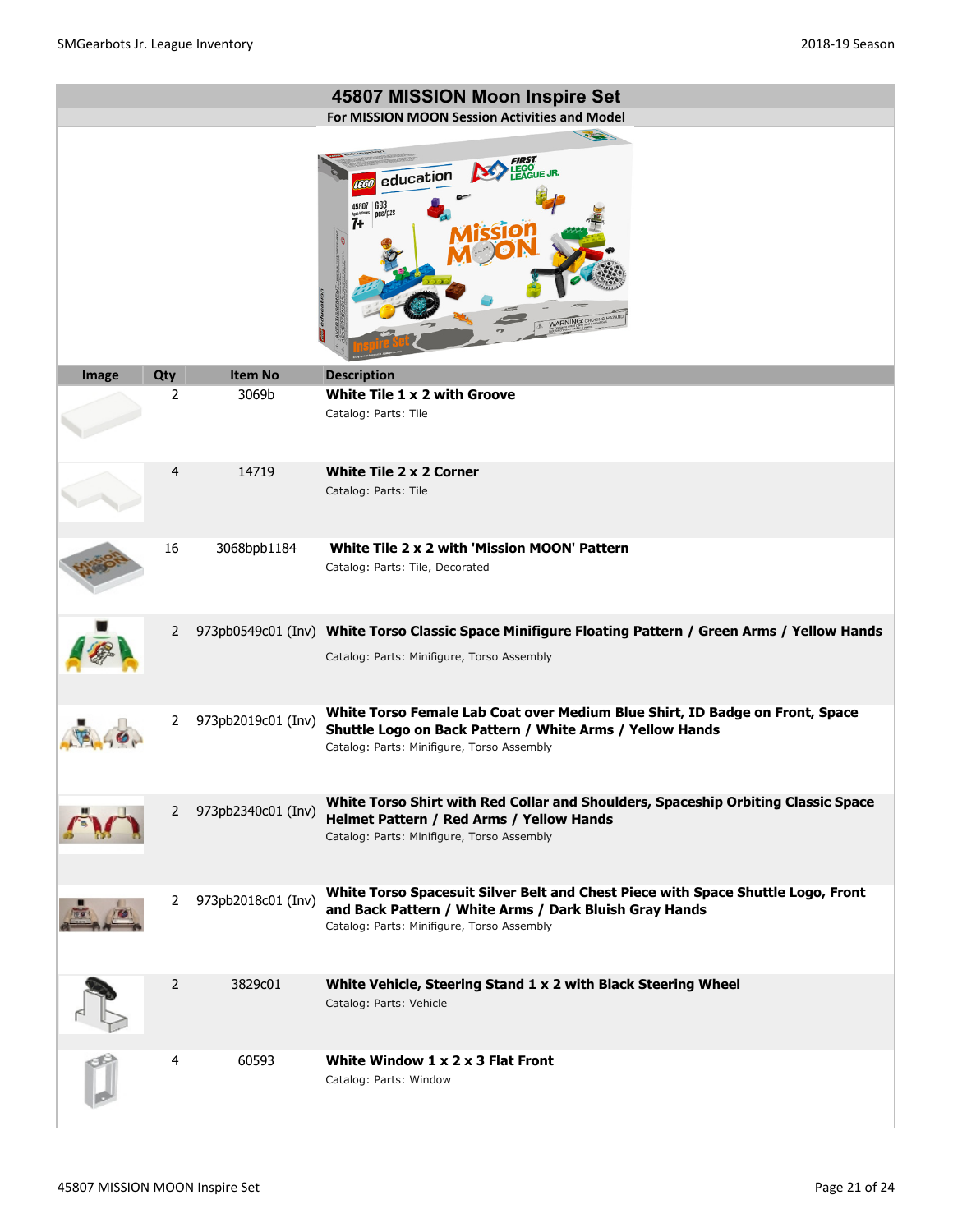|       |                  |                | 45807 MISSION Moon Inspire Set                                                                                                                                                                                                                                                                                                                                                                                                                                                                                                                                                                                                       |
|-------|------------------|----------------|--------------------------------------------------------------------------------------------------------------------------------------------------------------------------------------------------------------------------------------------------------------------------------------------------------------------------------------------------------------------------------------------------------------------------------------------------------------------------------------------------------------------------------------------------------------------------------------------------------------------------------------|
|       |                  |                | For MISSION MOON Session Activities and Model<br>32                                                                                                                                                                                                                                                                                                                                                                                                                                                                                                                                                                                  |
|       |                  |                | <b>FIRST</b><br>LEGO<br>LEAGUE JR.<br>education<br><b>LEGO</b><br>$45807 \overline{\smash{\big)}\, \overline{\mathfrak{p}}\, \overline{\mathfrak{c}}\, \overline{\mathfrak{s}}\, \overline{\mathfrak{p}}\, \overline{\mathfrak{c}}\, \overline{\mathfrak{s}}\, \overline{\mathfrak{p}}\, \overline{\mathfrak{c}}\, \overline{\mathfrak{s}}\, \overline{\mathfrak{p}}\, \overline{\mathfrak{c}}\, \overline{\mathfrak{s}}\, \overline{\mathfrak{p}}\, \overline{\mathfrak{c}}\, \overline{\mathfrak{s}}\, \overline{\mathfrak{p}}\, \overline{\mathfrak{c}}\, \overline{\math$<br>$\overline{7}$<br>ব<br>educatio<br>WARNING: CHOKING |
| Image | Qty              | <b>Item No</b> | <b>Description</b>                                                                                                                                                                                                                                                                                                                                                                                                                                                                                                                                                                                                                   |
|       | $\overline{2}$   | 2486           | Yellow Bar 1 x 8 x 2<br>Catalog: Parts: Bar                                                                                                                                                                                                                                                                                                                                                                                                                                                                                                                                                                                          |
|       | 4                | 3005           | <b>Yellow Brick 1 x 1</b><br>Catalog: Parts: Brick                                                                                                                                                                                                                                                                                                                                                                                                                                                                                                                                                                                   |
|       | 8                | 3004           | <b>Yellow Brick 1 x 2</b><br>Catalog: Parts: Brick                                                                                                                                                                                                                                                                                                                                                                                                                                                                                                                                                                                   |
|       | 8                | 3010           | <b>Yellow Brick 1 x 4</b><br>Catalog: Parts: Brick                                                                                                                                                                                                                                                                                                                                                                                                                                                                                                                                                                                   |
|       | $\overline{4}$   | 3003           | <b>Yellow Brick 2 x 2</b><br>Catalog: Parts: Brick                                                                                                                                                                                                                                                                                                                                                                                                                                                                                                                                                                                   |
|       | $\, 8$           | 3001           | <b>Yellow Brick 2 x 4</b><br>Catalog: Parts: Brick                                                                                                                                                                                                                                                                                                                                                                                                                                                                                                                                                                                   |
|       | $\mathbf 2$      | 2456           | <b>Yellow Brick 2 x 6</b><br>Catalog: Parts: Brick                                                                                                                                                                                                                                                                                                                                                                                                                                                                                                                                                                                   |
|       | $\overline{2}$   | 553c           | Yellow Brick, Round 2 x 2 Dome Top - Hollow Stud with Bottom Axle Holder x Shape<br>+ Orientation<br>Catalog: Parts: Brick, Round                                                                                                                                                                                                                                                                                                                                                                                                                                                                                                    |
|       | $\boldsymbol{6}$ | 3941           | Yellow Brick, Round 2 x 2 with Axle Hole<br>Catalog: Parts: Brick, Round                                                                                                                                                                                                                                                                                                                                                                                                                                                                                                                                                             |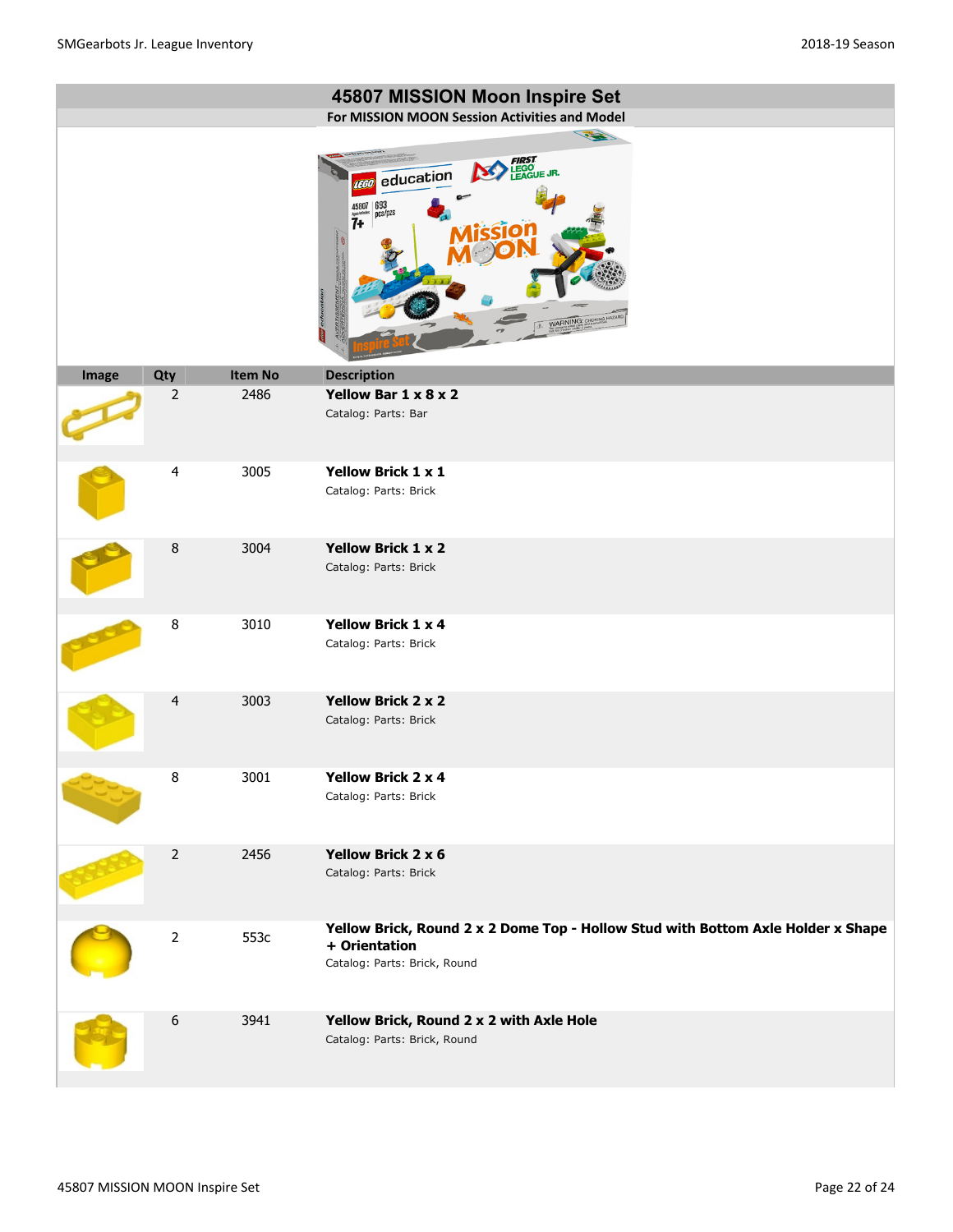|       |                |                | 45807 MISSION Moon Inspire Set<br>For MISSION MOON Session Activities and Model                                                                                                |
|-------|----------------|----------------|--------------------------------------------------------------------------------------------------------------------------------------------------------------------------------|
|       |                |                | <b>FIRST</b><br>LEGO<br>LEAGUE JR.<br>education<br><b>TEGO</b><br>$\frac{693}{pc}$ s/pzs<br>$\frac{45807}{7}$<br>WARNING: CHOKING                                              |
| Image | Qty            | <b>Item No</b> | <b>Description</b>                                                                                                                                                             |
|       | $\overline{2}$ | 30150          | Yellow Container, Crate with Handholds<br>Catalog: Parts: Container                                                                                                            |
|       | 2              | 3626cpb0267    | Yellow Minifig, Head Beard Brown Angular with White Pupils and Glasses Pattern -<br><b>Hollow Stud</b><br>Catalog: Parts: Minifigure, Head                                     |
|       | $\overline{2}$ | 3626cpb0690    | Yellow Minifig, Head Black Eyelashes, Brown Eyebrows, Freckles Pattern - Hollow<br><b>Stud</b><br>Catalog: Parts: Minifigure, Head                                             |
|       | $\mathbf{1}$   | 3626cpb1286    | Yellow Minifig, Head Brown Eyebrows, White Pupils, Lopsided Smile with Brown<br><b>Dimple Pattern - Hollow Stud</b><br>Catalog: Parts: Minifigure, Head                        |
|       | $\mathbf{1}$   | 3626cpb1210    | Yellow Minifigure, Head Female Glasses with Silver Frames, Brown Eyebrows,<br>Eyelashes, Pink Lips, Open Mouth Smile Pattern - Hollow Stud<br>Catalog: Parts: Minifigure, Head |
| π     | $\overline{2}$ | 3626cpb1211    | Yellow Minifigure, Head Female with Black Thin Eyebrows, Eyelashes, White Pupils<br>and Peach Lips Smile Pattern - Hollow Stud<br>Catalog: Parts: Minifigure, Head             |